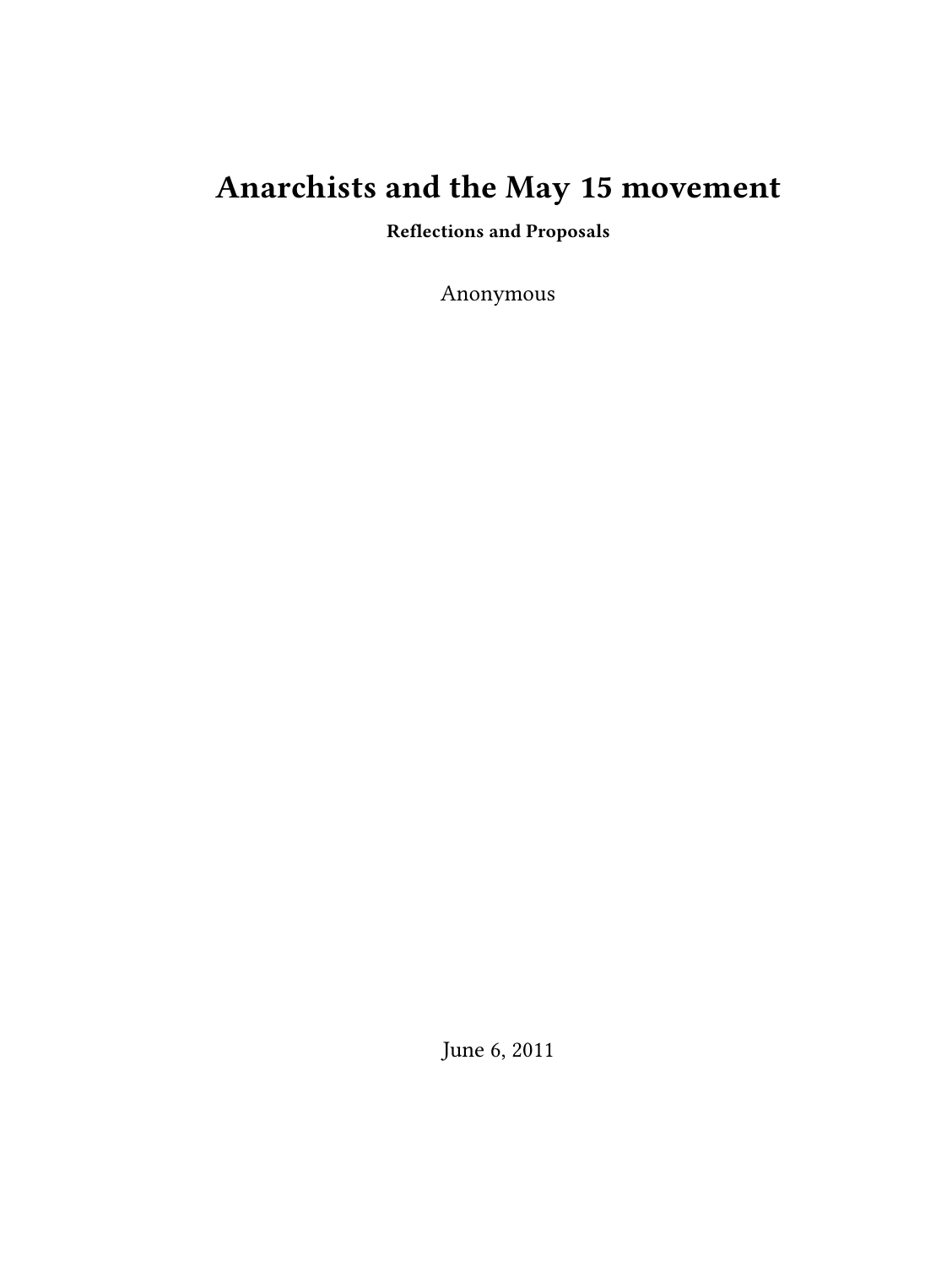# **Contents**

| 0. A word to begin                                          | $\overline{\mathbf{4}}$ |
|-------------------------------------------------------------|-------------------------|
| 1. The 15-M movement: basic coordinates                     | 5                       |
| 2. What's not at stake. A strategic vision.                 | 8                       |
| 3. Towards a concrete and practical anarchist participation | 11                      |
| 4. Some objectives and possibles axes for action            | 13                      |
| 5. Neighborhood Assemblies: Hopes and Localisms             | 15                      |
| <b>6. Tactical Questions</b>                                | 16                      |
| 7. The end, at last.                                        | 19                      |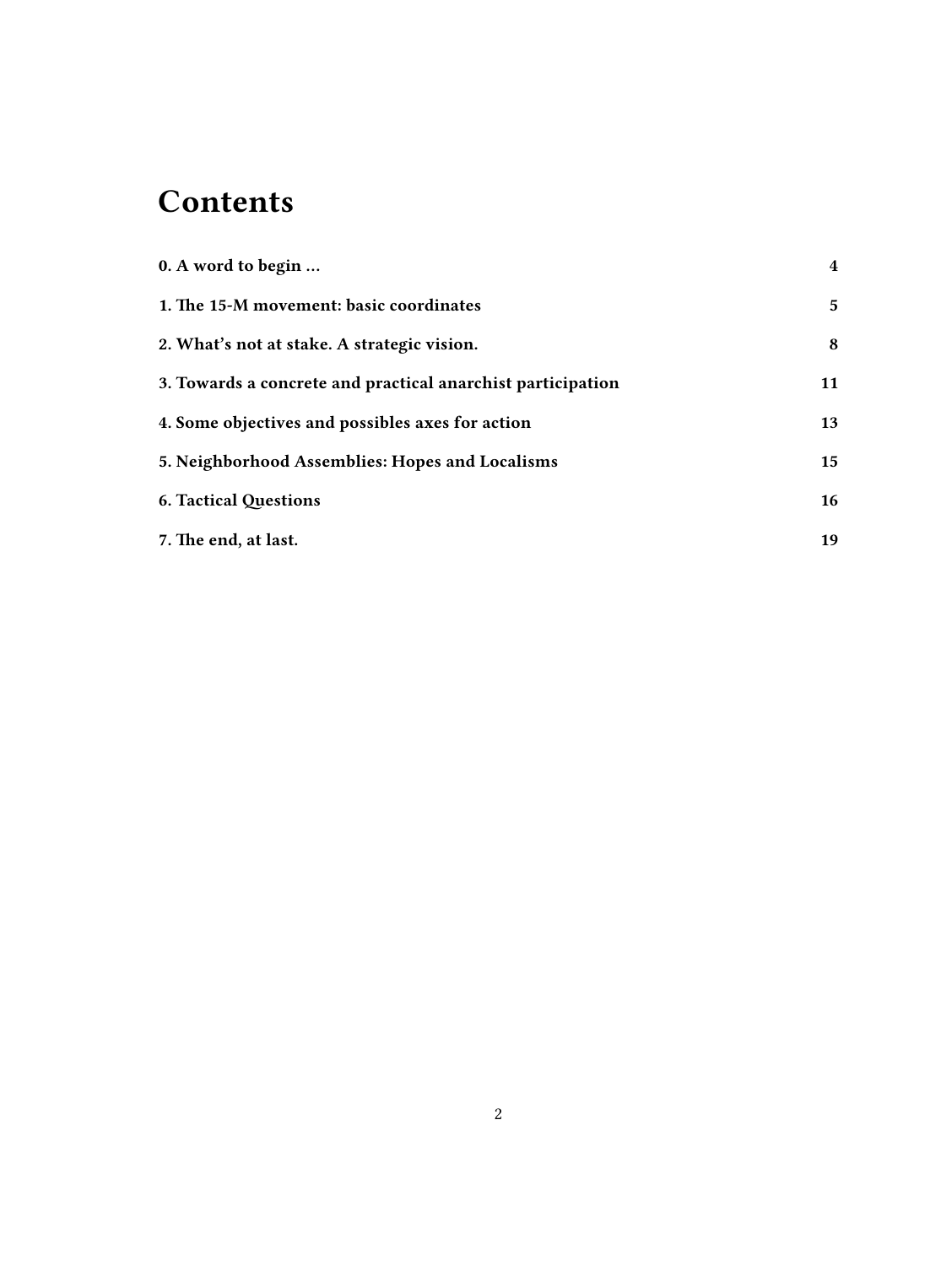This text was written in Madrid, so many of the descriptions and reflections may not match the reality of other locations, especially given the heterogeneity of the 15-M Movement. Even so, we think that it could be useful as a point of departure for reflection for all the comrades involved in the assemblies, regardless of the site. The text was written and corrected hastily so that it would be ready before the convocation of village and neighborhood assemblies on May 28. Keep this in mind while reading it and excuse any mistakes that it may have.

 $-$  Some Anarchists from Madrid<sup>1</sup>

<sup>&</sup>lt;sup>1</sup> This text was translated so that English-speaking comrades could see some of the debate occurring among anarchists and libertarian communists around orientation towards this new movement. The text was translated by OliverTwister up to the start of the section titled "Fight Against Monsters", and the rest by a comrade of the group in Spain that wrote the text. All notes except for number 5 are added by OliverTwister to help English-speaking comrades.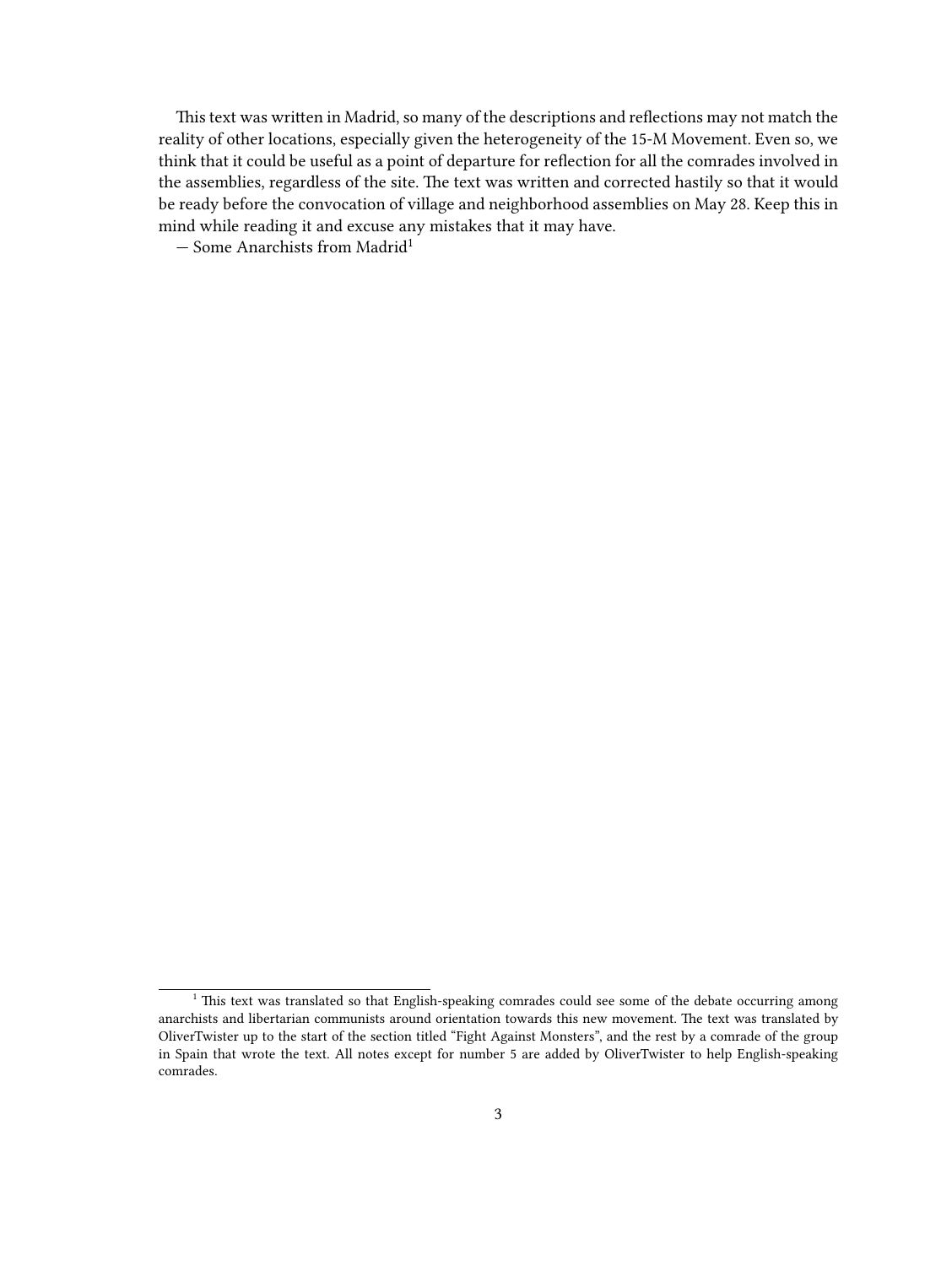### <span id="page-3-0"></span>**0. A word to begin …**

Let's set the record straight. The signers of this text are anarchists, anti-authoritarian communists, anti-capitalists or whatever label you prefer. That is, we are for the abolition of wage labor and capital, the destruction of the state and its replacement by new forms of horizontal and fraternal life in common. We believe that the means to do this should be as consistent as possible with the ends they seek and therefore we are against participation in institutions, against political parties (parliamentary or not) and hierarchical organizations, and we are committed to a policy based on assemblyism, solidarity, mutual aid, direct action, etc. Because we are convinced that these are the most effective means to lead to the revolution. We say this to remove any suspicion, and to mark the lines that we are basing this contribution on. Now, just because we are for a social revolution to destroy capitalism, the state and which involves the abolition of social classes (along with so many other things) does not mean we think that this can happen in the short term, from sunset to sunrise. What we have raised here are ends, i.e., situations that, hopefully, we will arrive at after a long journey and a considerable development of the revolutionary movement. To think otherwise is to be Utopian, is an exercise in delusion and immediatist fantasy. A revolutionary approach must translate into short-term strategy in a series of proposals to address the reality that confronts us with situations that involve issues such as the abolition of wage labor, the establishment of libertarian communism, the social revolution … issues which today, obviously, are not even remotely on the table. This intervention can not simply repeat monotonously the raging need for revolution and abolishing the state and capital. Being an anarchist does not mean to be a badge that chases everyone else, repeating over and over again how bad the state is and how good anarchy is. And yet, following the 15-M movement in recent days we have read online texts and commentaries close to immediatist delirium and, even worse, we have heard positions from comrades and friends that slide into the abyss of anarcho-badgism which, with all good intentions, are trapped in the maximalism of the great slogans of the long-term proposals, etc. We know what we're saying, all the comrades writing this have been in these situations and, worse, have often contributed to their extension. Let us also be clear that this text is both critical and self-critical, and that it serves primarily to try to keep ourselves from falling in those traps. To wrap up, it should be noted that this text was written hastily, to the rhythm of events, with the aim of coming out before May 28, when the Popular Assemblies in different neighborhoods and towns Madrid have been called, so do not be surprised to note in some areas precipitation and urgency. We'll stop there.

In summary, this text is intended as a reflection and a proposal to break the impasse in which we have been anchored for a long time, to get rid of burdens that drag and immobilize many of us. It is, in essence, a reflection to try to clarify for us how we can contribute to and participate in what is happening around us.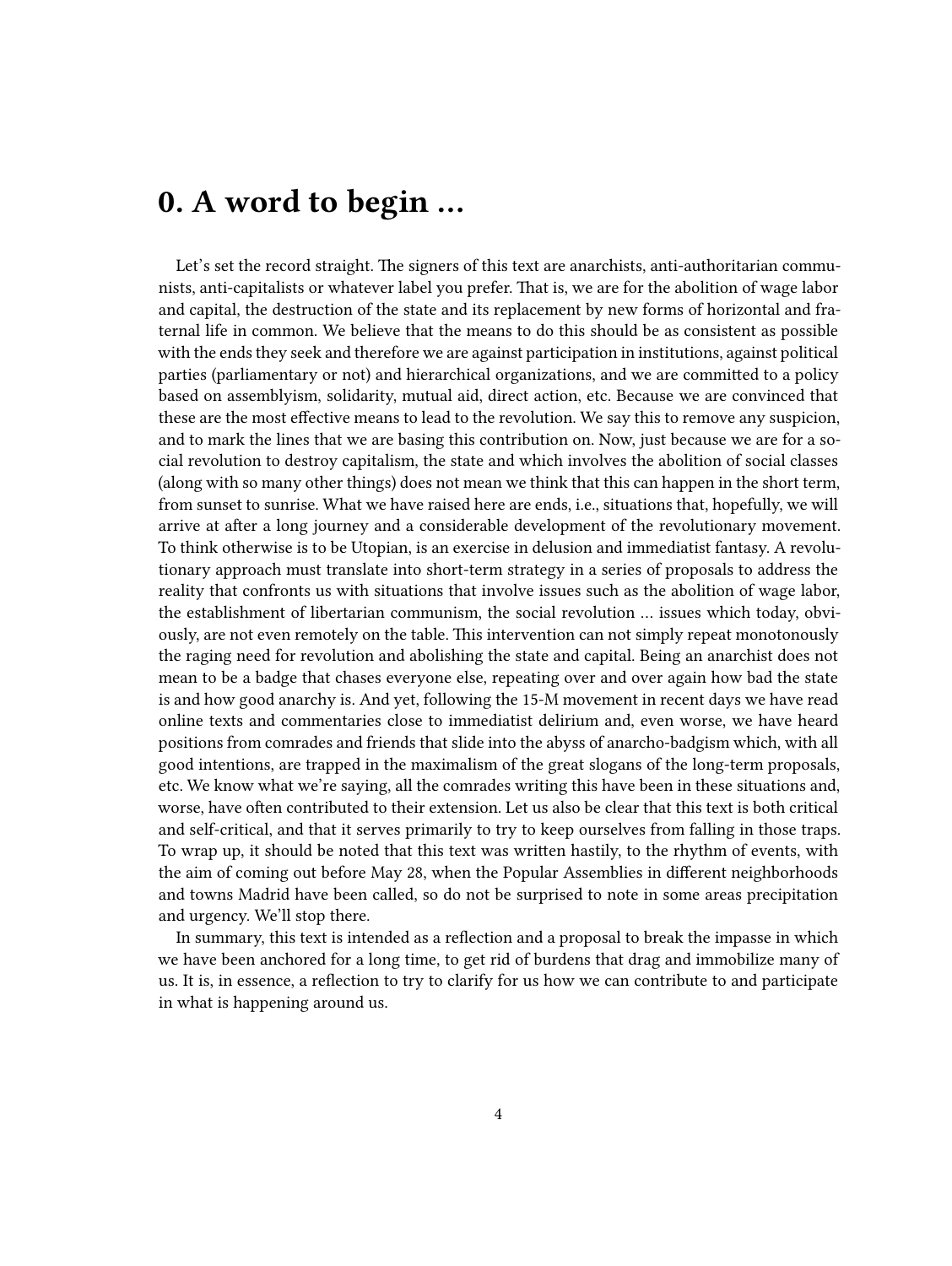### <span id="page-4-0"></span>**1. The 15-M movement: basic coordinates**

And what is happening around us is obviously the movement called 15-M, which in the last week has emerged as a bull in the china shop of national politics. Whether we like it or not, and we want it or not, the 15-M movement has broken all expectations and has surprised everyone: police, politicians, journalists, organizers, ordinary people, citizenists, leftists and, of course, the anarchists. At first everyone was off-sides and, since then, everything has been a series of more or less successful attempts to take positions on or within the 15-M. We will not even begin to analyze its causes or to review the various conspiracy theories or poisons that have emerged in its wake, these are not important for what we want to discuss. We will try to provide what we understand are the basic coordinates, or at least the most important ones, in which what we call the 15-M movement is moving, to see if an anti-capitalist or anarchist participation in it is possible (and if so how). Naturally, it will be a fragmentary, partial and incomplete description. We do not care, things are going too fast.

The first thing to say is that the 15-M movement is a real social movement and as such, is extremely heterogeneous and contradictory. It contains everything, and everything is in different doses. That is, anything we say here should not be taken as absolute defining characteristics, but rather as tendencies, nuances, etc. Expressions of a movement under construction within which there are struggles, tensions, and constant change.

That said, because of its social composition and the slogans that are most commonly heard in the meetings and working groups, as well as the opinions of people who are constantly publicizing it on the Internet (twitter), we could say that this movement is, most of all, a citizenist and openly democratic one. Or rather, it is these types of approaches to political and social reforms (electoral reform, real democracy, greater participation, criticism of mainstream political parties but not of the representative system or political parties in general …) that, in general, gather around more people and raised hands.

However, this content is expressed in assemblies that reject any classical representation (for example, becoming another political party) and who deny any precooked political ideology, symbol or form (from parties to Republican flags, including the circle-As). There is a slogan that is making the rounds on twitter: "This is not about left or right, but rather up and down." The movement, for now, positions itself mostly on self-organization, (non-violent) direct action and civil disobedience, though it does not use these magic words.

Non-violence is, in fact, one of the fundamental coordinates of 15-M, which, undoubtedly, is collectively assumed without discussion. We'll get into that later.

All this does not detract from the fact that inside the movement you can clearly see a "power struggle" between different "factions", organized or not. Members of leftist political parties, members of social movements, anarchists, ordinary "outraged"<sup>1</sup> people that come with their own world view, etc. all struggling in the inside at all levels, from the ideological or practical orienta-

 $1$  The participants in Spain are known as los indignados [the outraged].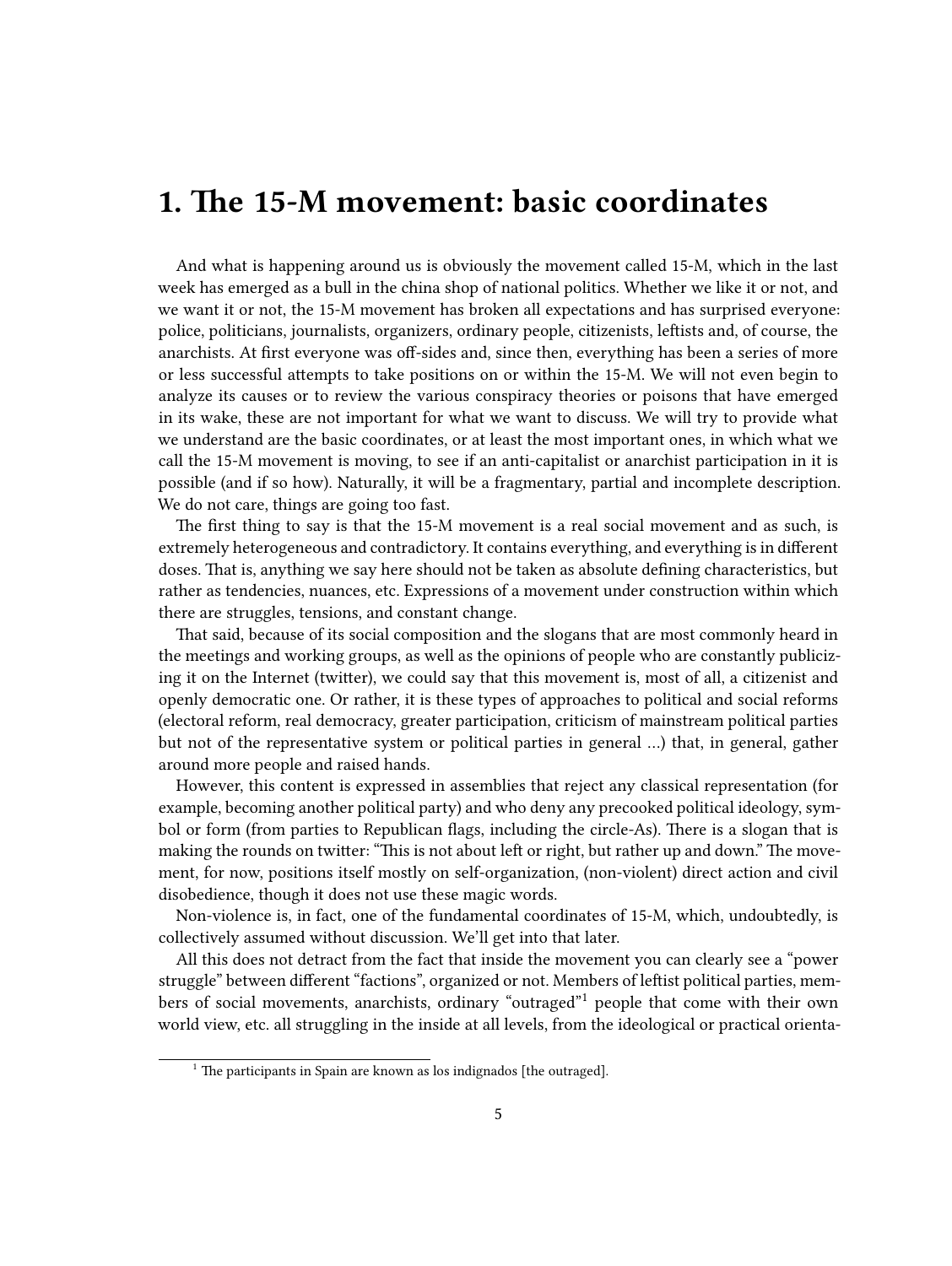tion of the movement, to control (and in many cases, manipulation) of assemblies, committees, etc. In many committees and groups we are seeing everything from accidental loss of records, personality politics, people who cling to the spokesmen, delegates who try to stop debate in general meetings, commissions that jump over agreements, small groups who want to keep the refreshment stand, etc. Many, sure, are the result of inexperience and egos; others seem to be directly taken from the old handbooks for manipulating assemblies.

Around this struggle is also all the people who come there. People who come to participate, to listen, to be heard, to provide food or other materials, to see what happens, or just to take some pictures while acting like tourists in their own city. Under the tents of Sol one has the feeling of being in a bazaar in which nothing is bought or sold.

On the other hand, one of the great problems of the occupations is the difficulty of participating in them fully, not everyone can go to the center every day, not everyone can stay overnight, not everyone can participate regularly in commissions, etc. This can certainly help create informal leaders, cliques, weird and strange biases that the people, who are not assholes, are going to notice, will discuss, and will act accordingly. In fact, one possible consequence of who is taking the brunt of the occupation (and also who is more accustomed to go and propose activities) is the progressive ghettoization that the occupation has suffered during the weekend. Compared with the atmosphere of encounter and protest during the most intense days (especially on Friday, given the expectation of a ban from the Central Electoral Board) over the weekend the thing lost steam and one could notice that the atmosphere of protest had become much more playful, even though the committees, subcommittees and working groups continued to operate. At times, #acampadasol seems to be reproducing the worst and most banal of ghetto squats: concerts, drum circles, dining, performances, clowns, etc. at the expense of its original appearance, which contained markedly more of a character of protest, politics and "indignation" (as pro-democratic and limited it was). On twitter, which we should not forget played a large role in the rise of the 15-M movement and the Sol occupation, the discontent of many people who are not happy about this drift is beginning to creep in. A clear example of the discontent that took place the weekend was the discussion for or against alcohol — on Saturday one of the assemblies had to leave Sol because of the number of wasted people — and the subject of the drum circles, which on Sunday even forced the postponement of a meeting where no one could hear (although it must be said that the drum circles, like alcohol, had plenty of supporters).

It is obvious that the 15-M movement is not a revolution, it is not militant, and those who disagree based on the hashtag #spanishrevolution with which it initially spread should realize that this was a mix of marketing, humor, and hope. Nothing more.

The last point is that we wanted to make is, for us, perhaps the most important, along with the marked assemblyist and horizontal character (with all its defects, which are many): the tremendous change of attitude that we have seen around Sol all week. Let's recap. After the initial mass demonstration on May 15 and, especially, after the eviction of the first occupiers, people have taken Puerta del Sol en masse night after night in a way that none of us had ever seen. Protests against the war, although some were more massive, did not have, even remotely, the continuity, participation, attitude and environment we've seen this week in Sol. It is as if, suddenly, passivity and the habit of each person minding their own business had broken down around Kilometre  $0<sup>2</sup>$ 

 $^2$  Locations in Spain are generally marked based on their distance from Kilometre 0, located in Puerta del Sol.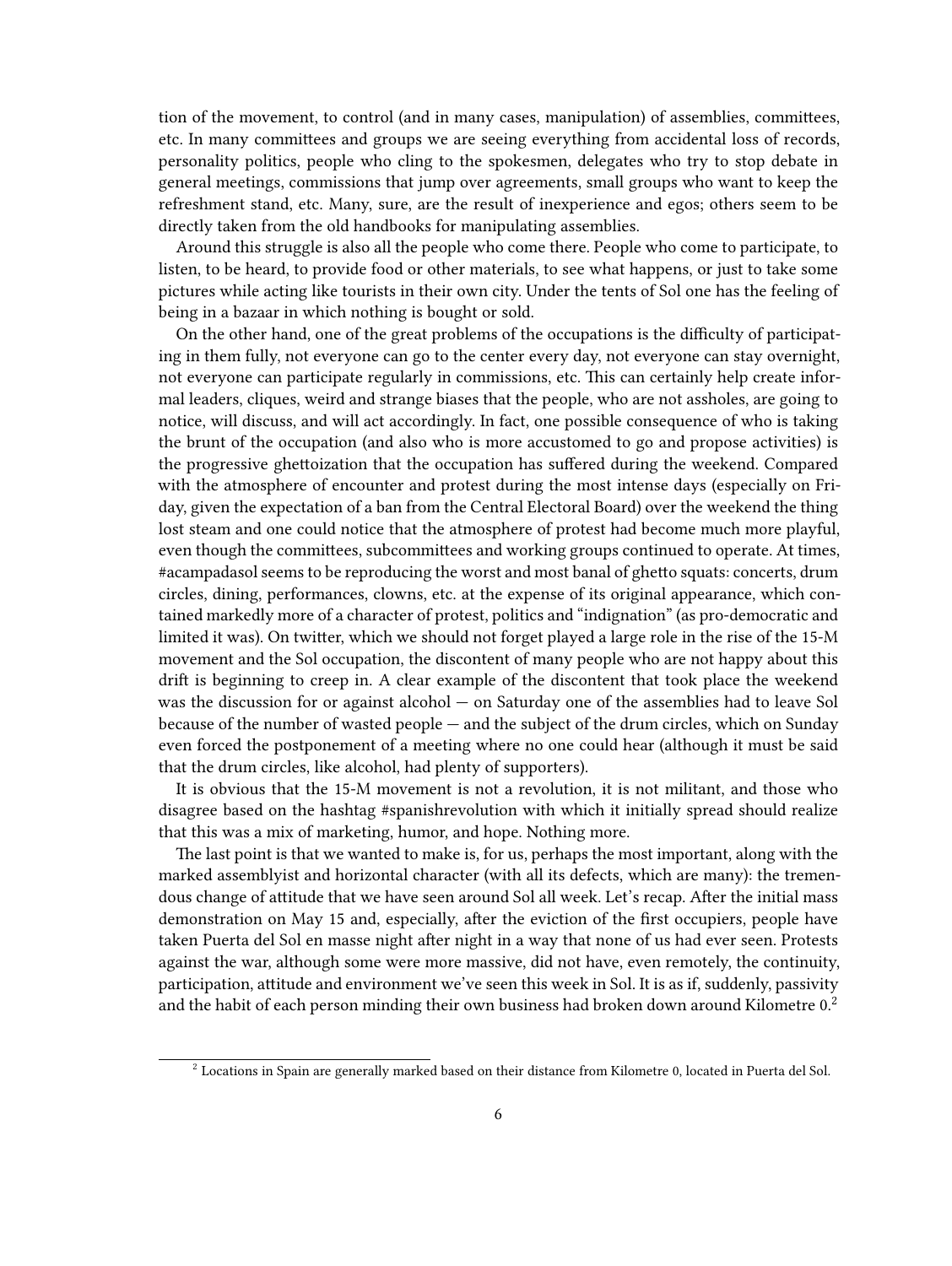Going to Sol or its neighboring streets to distribute pamphlets is a pleasure, people come up to ask you for one, they take them with a smile, they ask questions, they thank you… The first days, if you formed a small group to discuss something, people would perk up their ears to participate, to listen. It has been normal to see the most varied sorts of people discussing in small groups. The working groups and the general assemblies are massive events of between 500, 600, and 2000 people (seated, standing, getting close to hear something), etc. And, apart from this, there is a permanent sensation of a good atmosphere, of "this is something special". All of this reached its culmination on the night of Friday-Saturday, when people began the day of reflection. Listening to more than 20,000 people shouting "We are illegal" and taking pleasure like children in ignoring the law is truly breathtaking. However its clear that this intense atmosphere, of participation and of real politics began to decay beginning on this night. In part because of the adrenaline rush of Friday night, in part because of the decision to "not be political" on Saturday and Sunday, the weekend has had a much more festive tone, more like a circus than the previous days. Even so, we truly can't remember anything like it.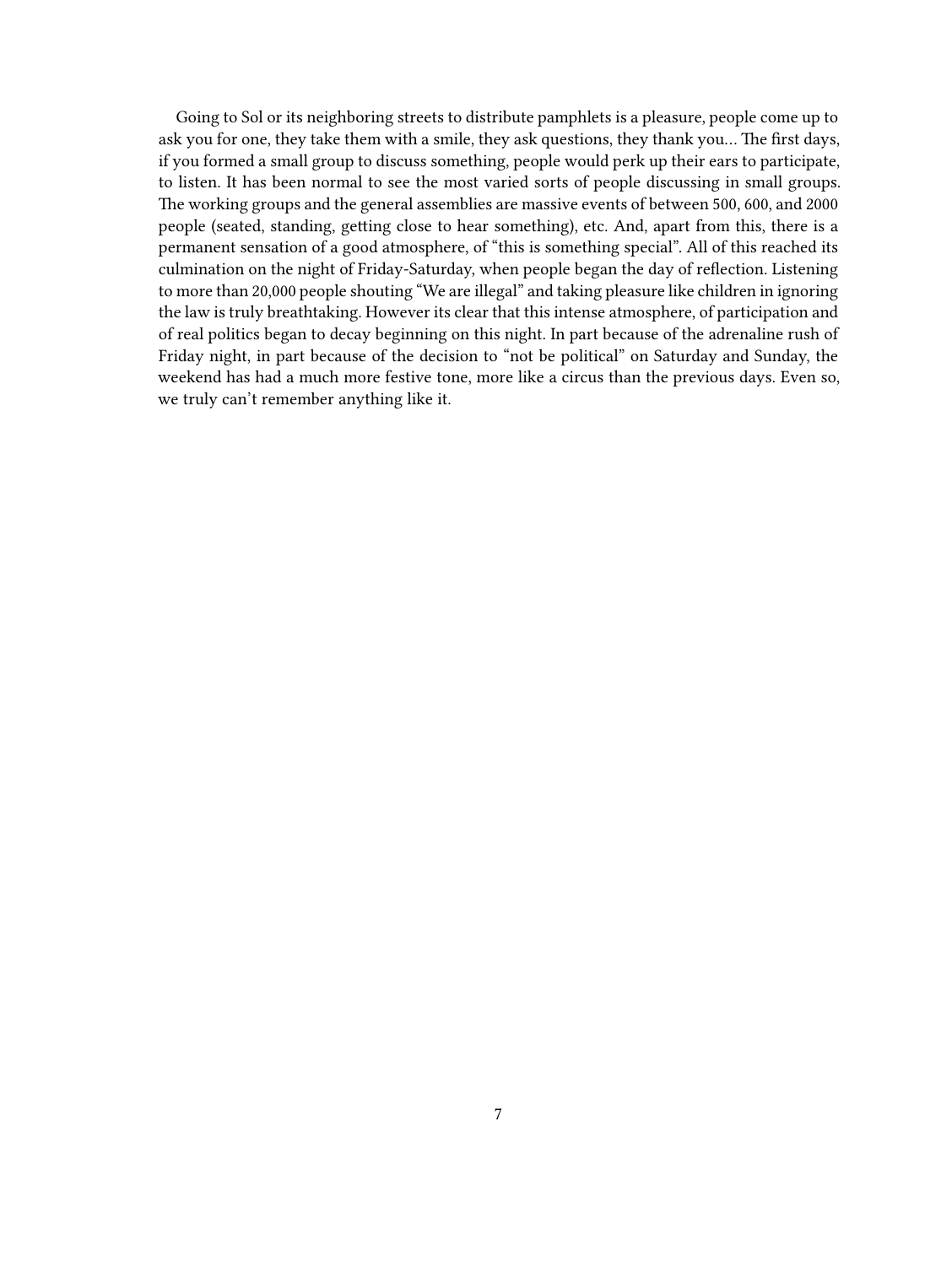#### <span id="page-7-0"></span>**2. What's not at stake. A strategic vision.**

That said, what can we as anarchists do over there? For any anarchist who is at least somewhat connected to reality, fortunately the great majority, it's clear that we must be there, that there is something to be excited about. What none of us knows too clearly is what we can do, what we can contribute, and what we can expect from the May 15 movement. This is logical, given the heterogeneity and contradictions that it contains. In this section, we will try to express how and in what sense we think it could be interesting to participate in and contribute to this movement. We say "strategic vision" because it is a general vision, which we will try to annotate later with concrete proposals and some tactical considerations.

The largest part of the process currently developing in the May 15 movement consists in trying to find the slogans and political demands that are going to define it. This process is occurring in the working groups as well as the commissions themselves. In the former there is more debate and ideological struggle, while in the latter, in which those debates become concrete, is where we see tricks and skulduggery. One doesn't need to be too sharp to see where the trouble lies: commissions such as those of Communication, Internal Organization, Assembly, and Politics are where one will find the greatest number of politicians and party activists [políticos] per square meter. Meanwhile, in commissions such as Infrastructure, Food, or Respect, the cuts seem to be much milder. To be clear, we are not saying that this is the only thing happening in the commissions, but that some of the things we have seen or have been told are tricky.

As we said before, the demands with the largest echo on #acampadasol are those of political and, to a lesser degree, social reform, with a major citizenist content: reform of the electoral law, a law of political responsibility, greater participation, a law for payment on account of mortgages, etc. The members and militants of left-wing parties (IU, IA, etc.) $^1$  and social movements are trying to tack the ship to the left, so that it will take up classical left-wing demands (from a basic rent and debt relief, to the nationalization of the banks), even though in the front are those who want the movement to be as neutral as possible (for example, [twitpic.com\)](http://twitpic.com/51lyqa) and they base themselves on a basic #consensodeminimos [minimum agreement].<sup>2</sup> In our opinion, we think that the most likely situation is that the final objective of both sides will be, whether through a citizens' initiative or through the action of a political party — probably IU — to present a proposal to the Congress and to ask for its approval through a referendum. In this sense, both sides are putting a lot at stake to determine the contents of such a proposal and certainly how it will be carried out, but in a given moment they converge in certain basic points.

<sup>&</sup>lt;sup>1</sup> Izquierda Unida [United Left] is the third-largest party in Spain and descends from the Spanish Communist Party, which re-adopted classical Stalinism after a period of Eurocommunism. Izquierda Anticapitalista [Anti-Capitalist Left] is a Trotskyist party that was originally a current within the IU but broke off and in 2009 contested the European election but did not gain any seats.

 $2$  While editing the text, the Sol occupation has approved four points that make up the so-called #consensodeminimos. We won't evaluate this, as we think it does not change the essence of what the text says, we expected something like it sooner or later.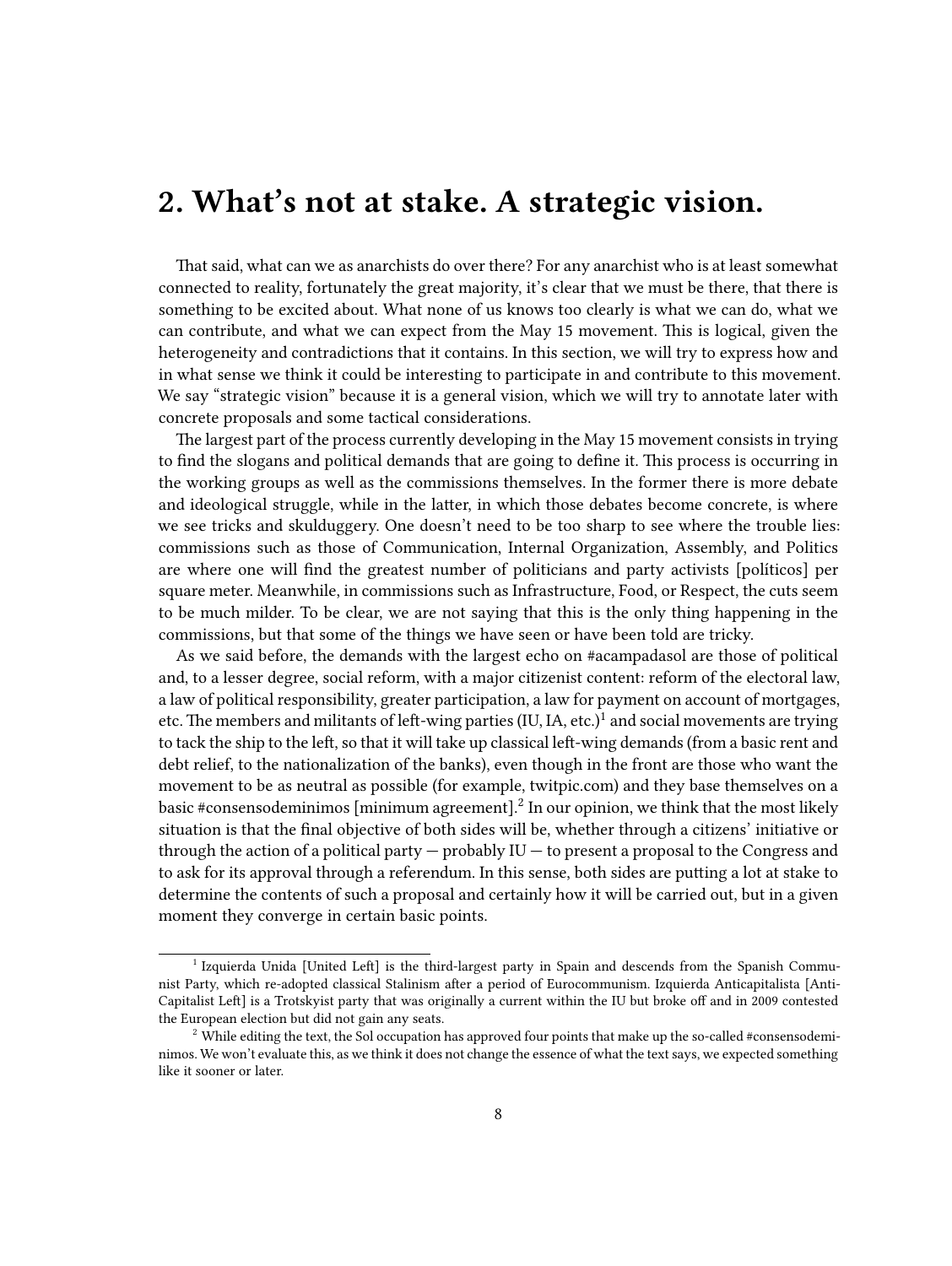Obviously, we anarchists are convinced that if some of these reforms were achieved, even if they changed some of the "defects" of the system that infuriate people the most, this would not change anything essential. The problem is not corrupt politics, but politics as a separate sphere of life; the problem is not the lack of government transparency, it is the government itself; and the problem is not the bank or the bankers, but capitalist exploitation, whether large or small.

That said, we think that the anarchists are not and should not be in this struggle, that of grandiloquent demands and politics that are stuck in the sky. We should not enter this game, although if we want to be in the assemblies we must assume that we will have to put up with it and confront it face to face. We have lost nothing on this chessboard. The May 15 movement is not an anarchist or anticapitalist movement, which means that the maximalist anarchist demands are out of place. It does not make sense to fight for the general assemblies to take on things like generalized self-management, the abolition of prisons, or even something as simple as the indefinite general strike, because it is obvious that the people who are there and the people who are following it with excitement and sympathy are not interested in that. Assuming (and it is a lot to assume) that for some strange reason, or through skulduggery, we were successful in convincing the general assembly or the neighborhood assemblies to accept as their own one of these slogans, the most likely result would be for the May 15 movement to quickly deflate, lose the majority of its supporters, and end up as a strange popular-frontist cocktail of leftists, citizenists, communists, and anarchists. That is, exactly what we have always criticized and where we have never wanted to be. In politics there is a term called "to vote with your feet", which means that when you do not like how things are going in one spot, you simply go to another. Something similar happens in every assembly, there are many people who, when they dislike something or feel uncomfortable, they stop talking, hang their head, and stop going, without showing their discontent.

Why does all this happen? Well, because real movements tend to be fairly complicated. They have their own composition, their idiosyncrasies, and their developments, and above all, because one can not expect people to become anarchists overnight. Not a single one of us has become an anarchist quickly or painlessly, but rather through mistakes, illusions, incoherencies, disappointments, debates, frustrations, flabbergastings, and with pounding our faces into the pavement (sometimes literally, with a cop on top). It can be pointed out that, in these occasions, people and things can change with a dizzying speed. We're sorry, but we think that it's simply not going to work.

We must be conscious of the representative role that the commissions play relative to the people who make up the demonstrations. This was seen most clearly in the Political Commission, which at its height could bring together 350 people in its two subcommissions (short- and longterm). It is clear that the assemblies are open and that everybody could participate in them but it is undeniable that in the end the subcommissions became separated apparently by temporal stages. This separation is really marked by two very different viewpoints, the "reformist" and the "revolutionary", between those that are asking for concessions and legitimizing the power structures with small (or large) legislative reforms, and those that want to draw a road map for a rupture with the model imposed by capitalism.

This is a big mistake since "revolutionary" or radical measures can happen in the short- or longterm, the important thing is to be clear about the current context and the steps that we want to take. To cite one example, in the Short-Term Commission they are considering changes in the Spanish Constitution, and in the Long-Term Commission agreements such as the general strike. We do not think that a change in the Constitution (which needs the approval of three-fourths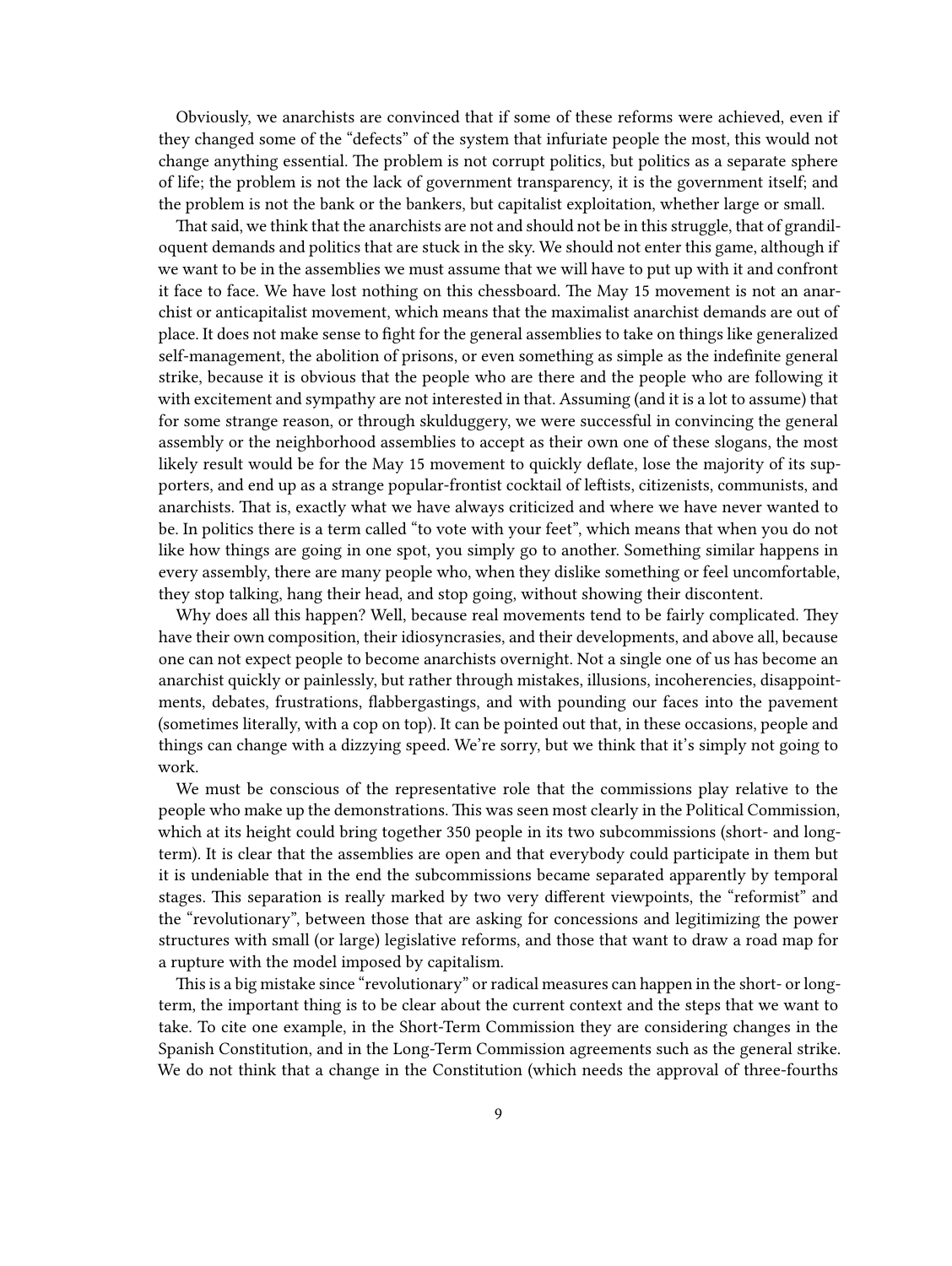of the Congress of Deputies) is much more possible in the short-term than convoking a general strike (which is more of a tool of struggle than an end in itself), as complicated as this might be in the present day.

We think it is necessary to reflect on our involvement in the commissions, to try and make them more efficient and channel the use of energy in the right way. It's not worth anything if 200 people with a "similar" outlook come together and mark a course that is totally unacceptable for this movement (as of today) and then let the short-term demands be a plea for strengthening the welfare state… In this reflection we need to criticize ourselves and directly consider acceptable short- and long-term proposals which put us on the road or help us take steps to a real social revolution, that is, if we don't starve ourselves as a group of people who are above the moment. We need to display a certain intelligence and make a real calculation of the illusion of change that is in the air these days in the Puerta del Sol, to see if between us we can get this change to go a bit further than four quick fixes in the façade of democracy.

So, what options do we have?

It's clear that many of us have considered doing something, or have found themselves doing it almost without realizing it, that we could call "lowering the discourse", that is, sweetening our proposals to see if a spoonful of sugar helps them down. For example, playing a cynical semantic confusion-ism by speaking of "direct democracy" instead of "anarchy", putting up with everything that we have to put up with to keep history in time, etc., etc.

Another option is to abandon the field as reformist. As we see it this is simply absurd. Basically because neither in the current moment nor throughout history do revolutionary movements arise out of nothing or emerge by themselves; it is the revolutionaries and the events themselves that with their force and tenacity are sometimes able to pull the social movements from being the reserve of parties and opportunists.

Although we will talk about this further on, we want to be clear that our idea is not to convert the May 15 movement into a mass "revolutionary movement", something just as absurd as believing that anarchy will come tomorrow if we wish for it hard enough. Nor are we saying that we need to be there until the end. For us its clear that, if we don't do things right, at a certain moment we will have to leave or, just as likely, we will be driven out. But it seems obvious that this moment hasn't arrived yet, that there are still opportunities to contribute to and participate in this history, above all with an eye to the call for popular neighborhood assemblies.

This should make it clear that we are not dreamers who have been blinded by the May 15 movement or who have closed up shop "due to revolution" (more marketing), but are simply anarchists that have seen a clear opportunity — the first in many years — to participate in a real movement of considerable size.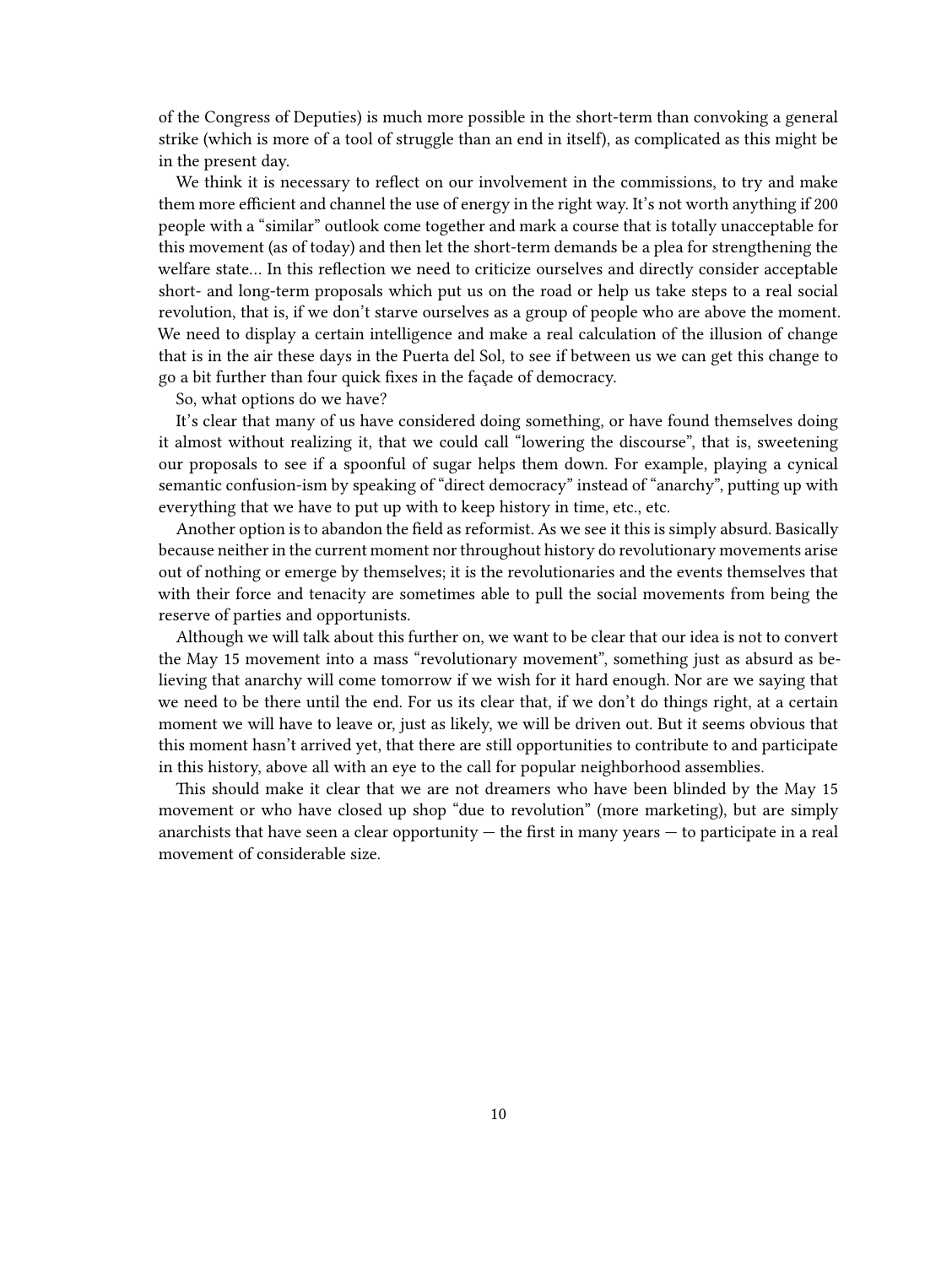## <span id="page-10-0"></span>**3. Towards a concrete and practical anarchist participation**

In our opinion, what's at stake in the May 15 movement is to ensure that it becomes a point of departure to stimulate the everyday struggle for basic and concrete aspects, a struggle that is carried out through horizontalism, assemblyism, direct action, direct participation, solidarity, etc. which all form part of the basic coordinates of the May 15 movement. The assemblies must not be simple sites from which we ask (From whom? How?) for laws, reforms, and referendums (Which ones?), but must be spaces in which the people debate about their own problems, search for solution, and decide for themselves how to carry them out. They must become points of encounter, of communication, and of real participation — small (or large) nuclei of solidarity and resistance.

It's clear that an important part of this process is to decide which problems and which solutions to discuss — what content, to put it differently, will be expressed in the assemblies. This could be the other task that we set for ourselves, seeking for the questions that the assemblies discuss to be questions of class, gender, etc. that would deepen, through practice, to the critique of the State, of capital, and of wage labor.

To put it differently, we propose a practical and concrete participation from an antiauthoritarian perspective and forms of functioning, about basic questions of class and other equally important oppressions such as patriarchy, racism, etc.

To complement this practical contribution we must also contribute our point of view and our discourse, once again without falling into maximalisms such as "Revolution Now!" or anything like that.

As we see it, to work for people to take up our discourse is not, and should not be, to go and harp on about our life-long anarchist principles and slogans. These slogans, in our opinion, would be out of order. Not because they do not make sense or aren't true, but because they are not in the wave of what is happening, they are out of the context. This is like if you are speaking with a coworker about soccer and another one comes and starts talking about something-oranother, maybe the plot of an Iranian film, it wouldn't make any sense. Does this mean that we should abandon anarchism and become democrats? Of course not. Should we hide? No. Should we display for the world that we're anarchists? For us, this doesn't make any sense if it doesn't go beyond "being an anarchist". To call yourself an anarchist means nothing in itself, it says nothing: neither good, nor bad. In our opinion it is not about either hiding ourselves or putting ourselves on display, but about practicing anarchism in a particular context. For example: of all the chants that some of us or our comrades chanted on one of the first days of in Sol only a couple of slogans extended even minimally beyond our circle: "The people united, function without parties" and "A, anti, anticapitalists". Why? Not because the chants are a big deal, which they are not, nor because they are ingenious, which they also aren't; we think that it was because, in that moment and in that space, they were chants that touched at least part of the people that were there. Whether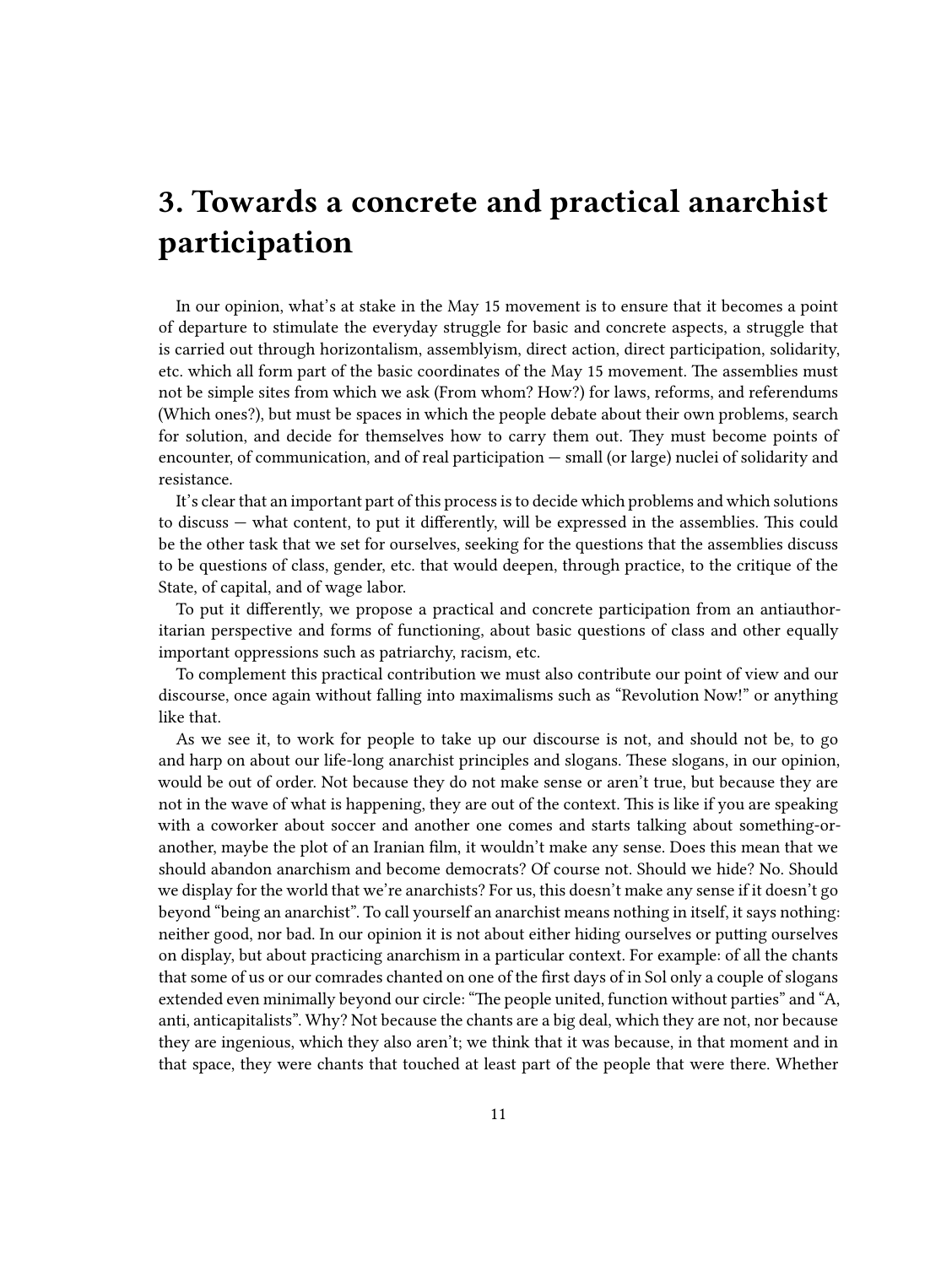we like it or not, the people there were not against the national police, nor did they want to smash the State… the work goes much deeper… If we limit ourselves to chanting or proposing decontextualized slogans in the assemblies, we are falling into pure and simple (in the worst sense of the word) propaganda, instead of participating.

Certainly, on many occasions we fall into inertia, just like everyone else. Instead of thinking about what we are capable of or what we want, we end up doing whatever is easiest: to "struggle is the only way", to "from north to south, from east to west…", "death to the state…", etc. This is an out-of-place discourse, in our opinion, and therefore ineffective. In the Anarchist Bloc on the demonstration of May 15 something similar happened: after a first phase with chants (whether good or bad, useful or not) that were at least related to the events of the day (democracy, capitalism, crisis), we passed to a remix of chants from our ghetto (from prisoners to Patricia Heras, including murderous cops), we slipped into self-referentiality, into sticking to ourselves… Unfortunately, nobody there know who Patricia Heras besides the four of  $us<sup>1</sup>$  How did it make sense to shout without a pamphlet that explained it? We only made people uncomfortable, who looked at us as though we stumbled in from the wrong film… Everything has its own time and place, and if we don't know how to adapt our discourse to the time and place, it will not go well for us. Adapting discourse is not the same as lowering it, it is making the message adequate to the context and the code to the receptor; it is giving our opinion about what people are discussing, rather than what we think they should be discussing… And it is giving this opinion in their "language", not in our "dialect", full of technical terms and idioms which are comfortable for talking amongst ourselves, but which create barriers and confusions for anyone who doesn't know how to operate them.

<sup>&</sup>lt;sup>1</sup> On May 4, 2011, police in Barcelona arrested Patricia Heras and other activists associated with the squatting movement on obviously political and trumped-up reasons. Faced with years in prison, Patricia Heras chose to commit suicide.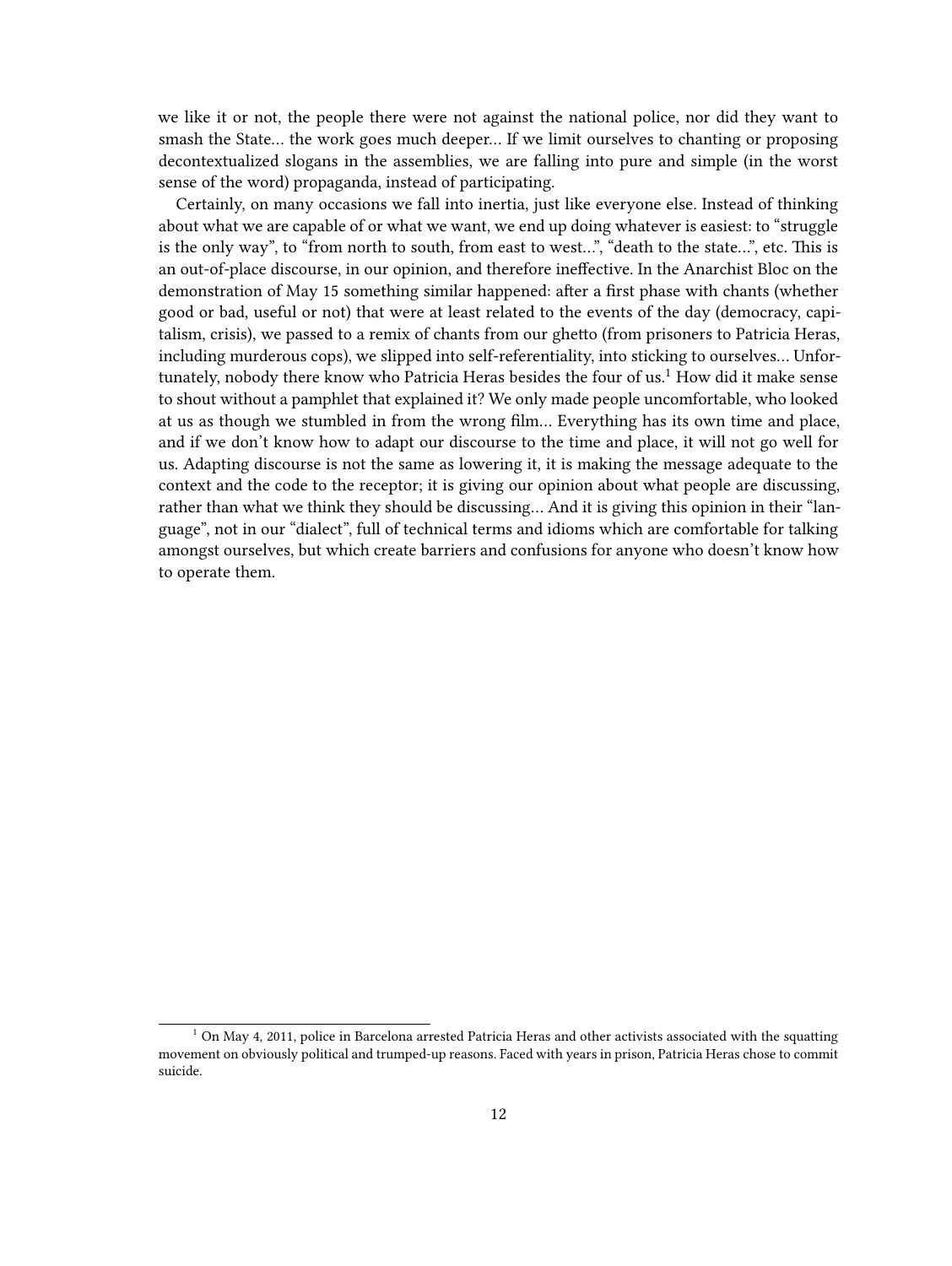# <span id="page-12-0"></span>**4. Some objectives and possibles axes for action**

This proposal to participate practically and concretely has several objectives. One, obviously, is to improve our conditions of survival within capitalism. Although we know someone will call that reformism, for us it is simply necessary. Another objective is to signal and deconstruct, during the process, all of the contradictions and miseries of capitalism, democracy, the unions, etc. Not through elaborate and prefabricated discourses, but through debate and reflection about what is facing us, something much more complex and arduous than just publishing books written in another moment and another place. Yet another is to seek to create and extend a culture of struggle in the population, a collective sentiment that we achieve results through struggling alongside our fellows, solving problems problems with the people who are affected, through solidarity and mutual aid, without delegating our authority to professional mediators or representatives  $-$  a sentiment of "today for you, tomorrow for me" that soaks through the population and that displaces "each one for themselves" and "at least it's not happening to me" that is devastating our society.

Finally, if something has become clear to us this week, it is that although anarchists have a lot to contribute, we also have a lot, a huge amount, to learn, from the people we meet in the road as well as the situations which we must face. Participating in the assemblies is the perfect opportunity to clarify ourselves, our postures, and the way in which we communicate these to our fellows. This is normal. The best way to realize our faults and incoherencies (which we certainly have a lot of) is by trying to explain and share our posture with those that don't know it.

We sincerely believe that this can be a good way to break out of the tramp of an intervention based on ideology, which tries to seek approval for specifically anarchist long-term principles or objectives, something which, as we've said many times already, is not something that is or could be in order today or tomorrow. We also believe that this could be a good way to avoid the power struggles that will happen in the assemblies for high-level questions (laws, etc.) without at the same time quitting a movement that still has the potential to show a lot of fight. To put ourselves in a war of attrition to combat those proposals or to continually and openly confront each and every leftist, citizenist, or normal person who just wants a couple of changes is not going to get us anywhere. We must be conscious at every moment of where we are and where it will be possible to go. If we do not continually do this exercise of analysis and reflection we are going to get nothing but disappointment and considerable frustration.

Of course, by participating in the 15M movement we will always run the risk of ending up as grunts, doing the dirty work of the left and the citizenists. We believe that today, given our scant support or power to call for action, this risk will always be there, in any real mobilization that we take part in (strikes, anti-development conflicts, etc.). This is a risk that we can't see ahead of time, and it is definitely something that, to a degree, is unavoidable — the only thing we can do is remain vigilant, not to stop going just because of emotion and to try to evaluate exactly when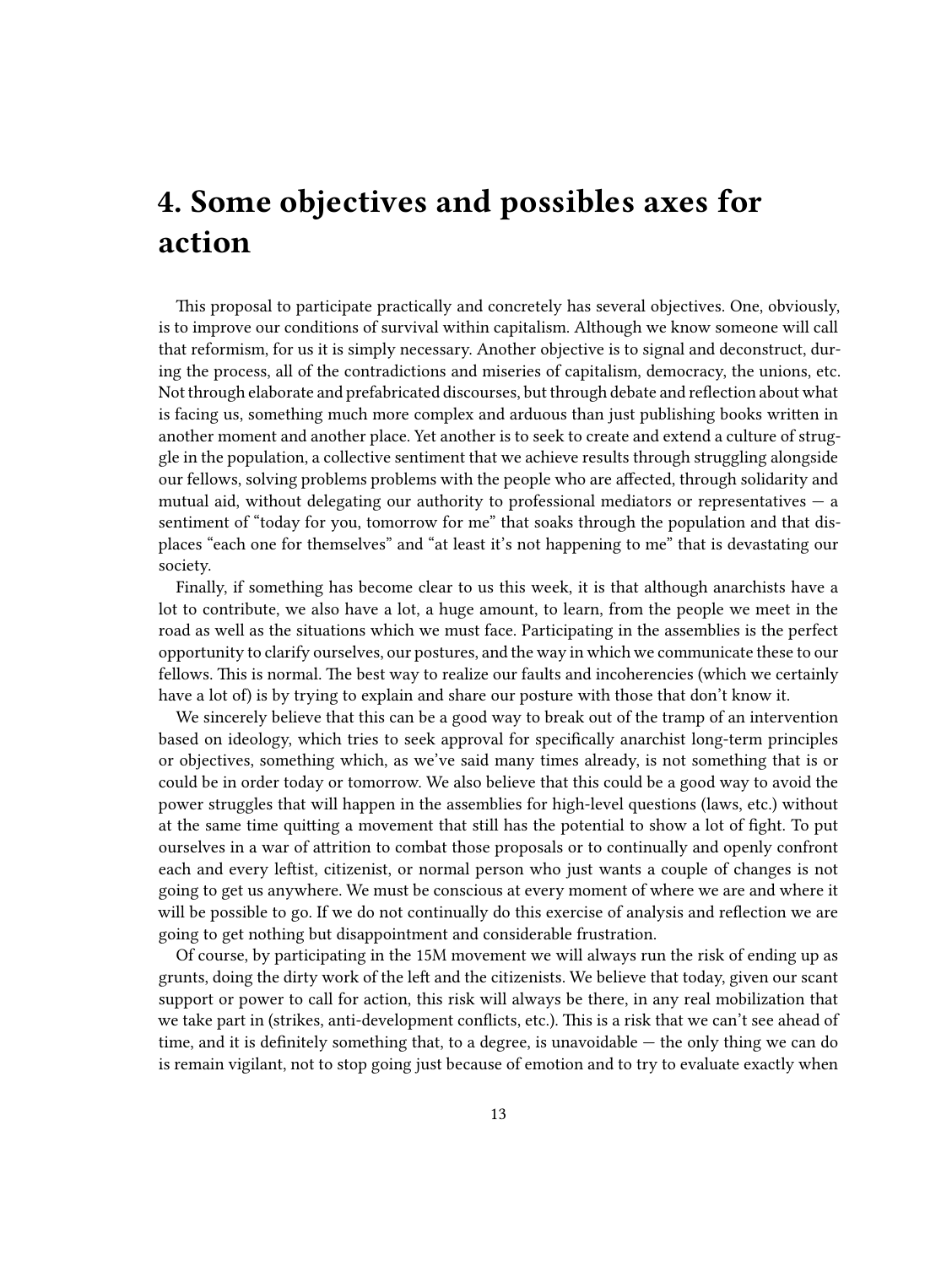our participation is becoming limited to being the workforce for others, which is when it will become necessary to quit the field

To bring this section to a close, we see it as necessary to specify some lines of action that have occurred to us as examples of what we have in mind. They are neither the only ones nor the best ones, in fact they are fairly vague, they are just some examples of what have occurred to us or what we have heard during the days in the assemblies. We should all try to work together to complete them, clarify them, and criticize them, etc…

**Housing:** Organize ourselves to resist evictions and real-estate bullying. Propose occupation as a temporary alternative in the case of evictions that are not stopped. Put pressure on landlords that take advantage of their tenants. Put pressure through direct action on bank branches which hold the mortgages of families with problems to renegotiate them or simply to make the conflict visible. Make it visible through flags or similar things in the balconies of houses that are being squeezed.

**Work/Unemployment:** Take advantage of the assemblyist example of Sol by taking it to workplaces, debate and talk in assemblies about workplace conflicts and about our problems as unemployed workers, propose that the assemblies become a point of assistance if we have a problem at our workplace. Visit and denounce the workplaces that produce workplace accidents…

**Immigrants:** Try to involve immigrants, who are definitely underrepresented in the first place, let people know what happens in the CIEs, $^1$  let people know and propose mechanisms for action against immigration raids, organize ourselves to offer legal information through consultations, workshops, etc.

**Health:** Try to involve workers and users-sufferers of the public health system in the struggle against its deterioration and inaccessibility, avoid being led to fight each other ("the problem is the lazy workers" or "the problem is the seniors that are always going").

**Gender:** We must figure out how to push back the giant wave of anti-feminism that is in the air of our society, and that has been expressed several times in the occupations. It could be interesting to try to emphasize or debate about sexist violence.

**Organization:** Try to improve the functioning of the assemblies. Fight for a real, not just formal horizontality. Avoid the formation of cliques of specialists or of perpetual representatives. Avoid turning ourselves into a clique of specialists or perpetual representatives.

These issues and proposals are clearly limited, a result of our haste and of our own inexperience in this kind of movement. We have to improve them, refine them, and share them. And above all, we have to build them together with the people that are going to the assemblies, in a process that will change the proposals just as it will change those who take them up and put them into practice and who will probably go from few to many. We do not think now that just because we go with four concrete proposals instead of the same old anarchist story that we always do, that people will accept them as if by magic. No, we are not proposing magic, we must be clear that even if we are capable of beginning this process, it will be a long and difficult road. We believe that, with time, we will all learn and take more things away. One way or another, we anarchists must participate in the assemblies of May 15 as a laboratory in which to experiment, make proposals, make mistakes, learn, and begin all over again.

<sup>&</sup>lt;sup>1</sup> Centros de Internamiento de Extranjeros [Foreigner Internment Centers] are detention centers in Spain in which undocumented immigrants are held prior to expulsion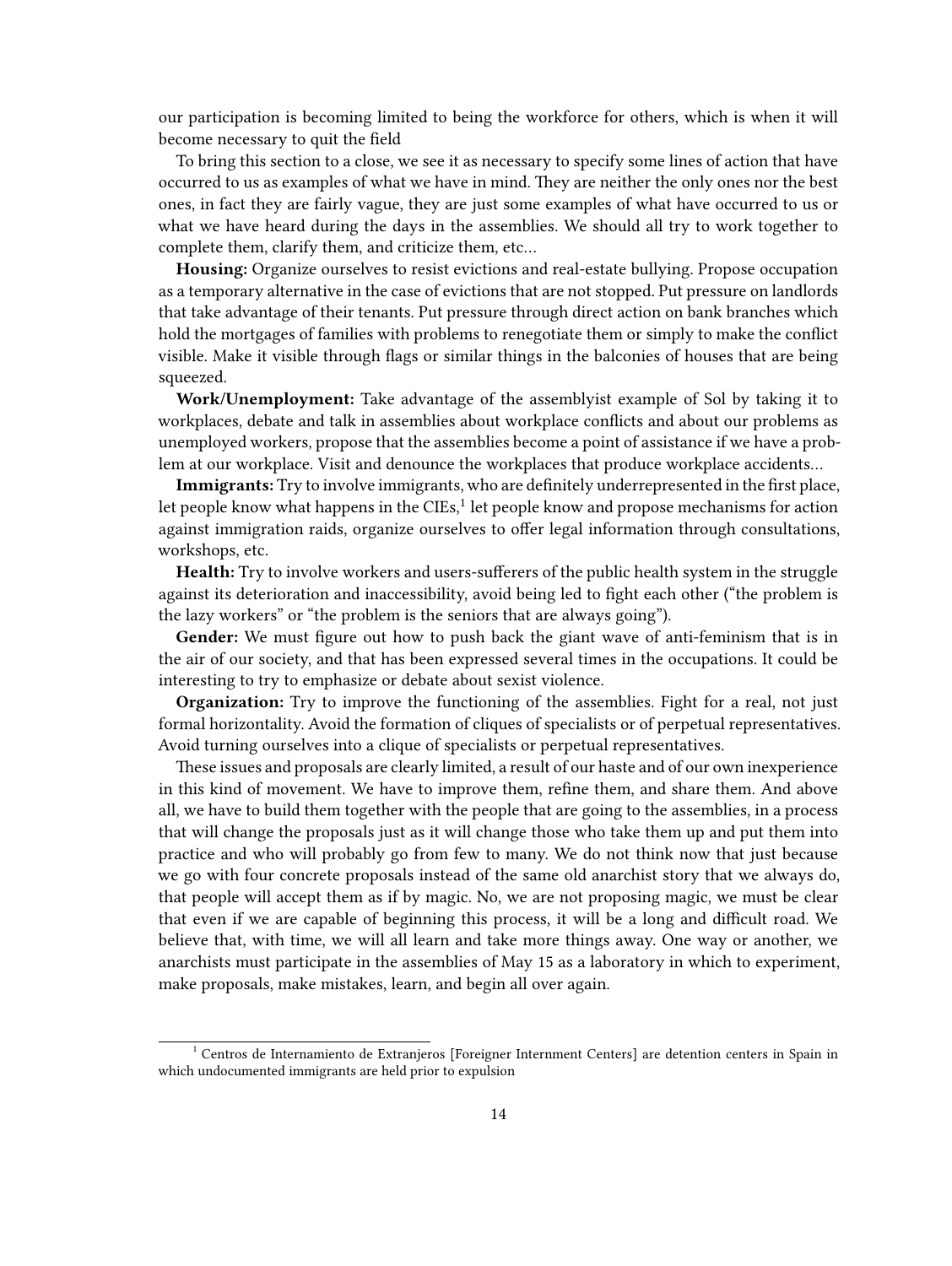# <span id="page-14-0"></span>**5. Neighborhood Assemblies: Hopes and Localisms**

In large part this text was written while considering the popular neighborhood assemblies that have been called for May 28, which should explain its urgency, its precipitation, and a large part of the errors that it may have.

The extension to the neighborhoods is a logical extension because the occupation in Sol is unsustainable in the long term and because many of its characteristics only allow for a limited participation, as we have already noted.

Speaking with many comrades, we have seen that some have many hopes in the neighborhood assemblies. The idea is "there's nothing left to do in Sol, let's go to the neighborhoods". Let's not deceive ourselves, if the May 15 movement continues its pull, the neighborhoods are going to be Puertas de Sol in miniature, with all of its good parts as well as its defects, including the party activists who are there fishing, the citizenists, etc. In some neighborhoods and villages in the south of Madrid, the proportion of activists may even be higher than we find in Sol. The ballpark may be smaller and less overwhelming, but the heterogeneity, the problems, contradictions, and conflicts will be the same or even greater.

We believe that the leftist activists, along with all of the common folk that are in support of the four basic reforms, will try to convert the popular assemblies into foci from which to promote the slogans and demands for which they have been fighting in Sol, with which to collect signatures, to advertise for the demonstrations and to build support in the neighborhoods (neighbor and merchant associations…) with an eye towards the strategy that they have in the medium-term for carrying out the legal changes — and little else. The citizenists may try to push a bit more towards specific neighborhood problems, establishing links with whatever neighbor associations they can, boosting their social centers and offices of social rights where they exist, etc.

We have already discussed in the last point what we think would be an interesting way to participate in the assemblies, we won't spread ourselves too thin. Of course we would like to discuss how in each neighborhood some issues and proposals could strike more deeply than others (for example, in some zones immigration raids are more frequent than others, in some sites the public health is worse then others, etc.) We will have to see in each concrete case what is most necessary and most important, there are no magic formulas here.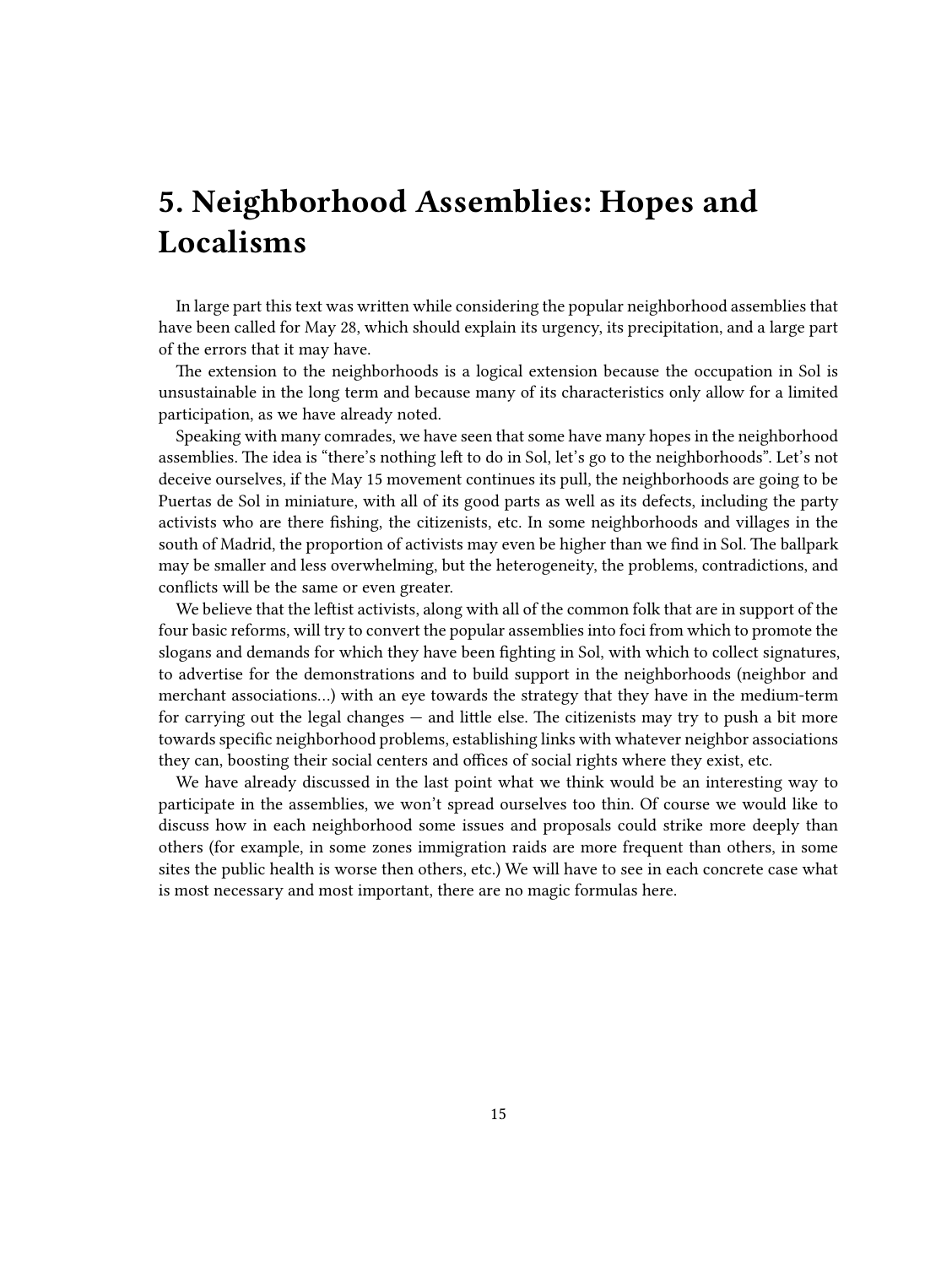### <span id="page-15-0"></span>**6. Tactical Questions**

The text is becoming long and we want to close it with some some reflections — we'll try to be brief — about certain tactical aspects that we've seen, and that we'll continue to see, in the coming days.

**Violence/Non-violence:** As we mentioned while describing it, the rejection of violence is a basic point that the May 15 movement agrees on. The initiators (Real Democracy Now!) took it upon themselves to express this in the most disgusting way possible: marking themselves off from the incidents that happened on the demo and pointing out everyone who didn't. This shouldn't be very strange, given the media bombardment on this issue these last years. Through the police, media like La Razón or Público did not hesitate to give alerts about the danger of the "400 nihilists [antisistema]" that were trying to control or split the movement. A week later, nothing. It seems that the great majority of anarchists have assumed (with more or less of a problem) that nothing happens because someone declares themselves non-violent. Violence and self-defense is a question that will always be there, but it is completely secondary. If we stop thinking of it as something that can be useful or not, beneficial or dangerous depending on the circumstances and we transform it into something irrenouncable, or we throw a tantrum to get the May 15 to sing the praises of violence we will completely lose our orientation. Today nonviolence is called for, other days will call for other things.

**Assemblyism:** We hear a lot of the criticism that the assemblies are not true assemblies, because there is no real horizontality, because there are those who seek to manipulate them, etc. This all makes sense, because they are real assemblies, with normal people, among a fight between different sectors to "control" the situation (consciously or not). Horizontality, equality, the efficiency of the assemblies, their communication, their sanitation, is not something that comes because people people meet in a plaza and talk amongst themselves. Not even close. It is something that has to be fought for against the manipulators, politicians, and intoxicators; we have to construct it despite the years of demobilization, conformity, and daily delegation of power. If we don't stay clear, we'll end up in the hands of those who seek to turn the assemblies into transmission belts that limit themselves to approving or accepting the proposals baked at home.

**Fight against monsters:** Participating in assemblies where there are people ready to do whatever it takes (manipulate, lie and, most of the time, act stupid) to get their position out is very complicated and frustrating. Anyone who has had to swallow this can say that it's fucking bullshit. First, for everything you have to swallow. Second, because not everyone around you can see it and if you accuse someone you end up being the one that raises suspicions. Third, because you end up confusing what are simple failures and poorly thought out errors with actual intentions to manipulate (brushing up on paranoia) and, lastly, because without noticing you end up doing or seeing yourself as obligated to do similar things as them. These days we have heard things such as "take over the commissions", "attain positions of power in the assemblies", "disperse ourselves throughout the assemblies", "pretend not to know one another" and other charming ideas,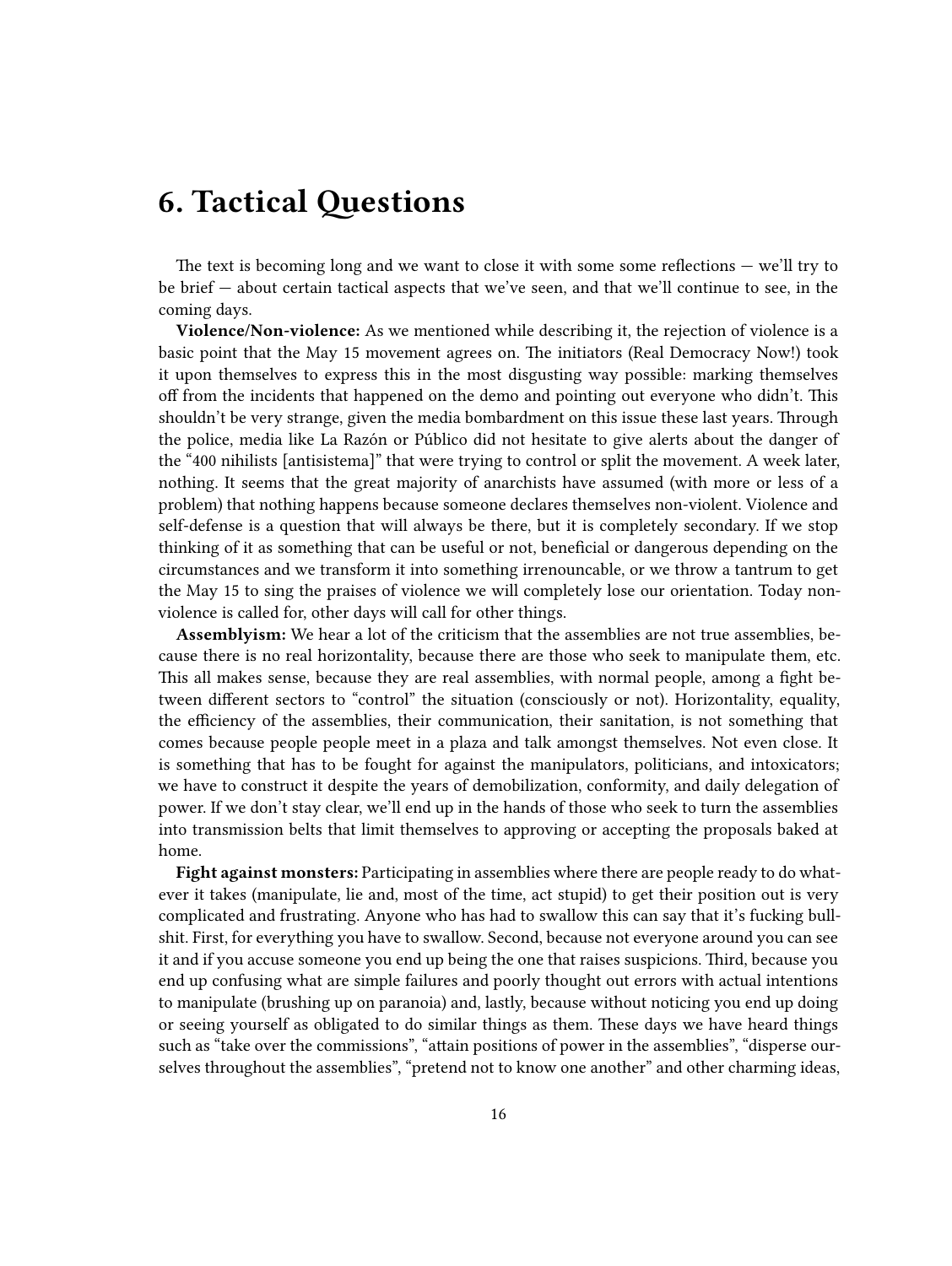on the part of comrades that we don't have any kind of doubt or suspicions for, and those that, of course, we will not judge. These kinds of situations are like that. The frustration, the rage towards the manipulators and finding yourself against the wall and the sword make you say and do things of that style. Against this there is no other cure other than to be constantly attentive, to self-criticize and to know how to criticize and make sense of criticism, all without hysterical accusations or stupid victimization. We must assume that one moment or another we will get our hands dirty whether we want to or not. It happens in the best of families.

**"Don't be afraid, just play the music" (Charlie Parker):** Linking up with the previous content, we must be aware that to participate in the 15-M movement is to enter into territory unknown by most of us. We assume we will screw up quite a bit. Us anarchists are not, nor do we want to be, perfect. We have every right in the world to make mistakes. Refusing to act out of fear of becoming a reformist, or still worse, fear that some imbecile tags you as a reformist or vanguardist is as absurd as to renounce thinking for fear of being wrong.

**Anarchist vanguardism:** Two words that together may seem to be a contradiction but are not at all. Some Marxist currents consider themselves to be the vanguard or to pretend to be, even when no one pays any attention to them. We anarchists refuse to turn into a vanguard no matter what, but if we allow ourselves to stray from this we will end up falling into vanguardism. If we try to move much more quickly than the rhythm of the situation, we run the risk of separating ourselves more and more until we are alone, far from reality and from what is actually happening. Further more, neither does this ensure being "ahead" of the rest as you could have taken the wrong path. We anarchists do not want to tell people what they should and should not do on the basis of a better understanding of some sacred book or of the revolutionary canon, but that does not imply that on occasions we end up believing ourselves to be better than the rest and that they should "follow our example", especially when we participate in conflicts of this sort.

**Symbolism and speech:** So that our participation may be efficient and that we can collectively build something worthy it is necessary that we leave aside symbolism, proper codes, fetishized words as well as marketing the property of our movement-ghetto. It's the same as our above comments on the theme of discourse. This does not mean to tone down what we say or fool people, it means to abandon magical words and weighted ideas we typically use. Concepts such as active abstention, direct action, mutual aid, revolution, etc, don't need to be initially understood by people who are not familiar with their use. It's no use being enclosed by them. It is more useful to try and explain them in a plain and simple language, without anarchist technicalities and intellectualism. The same is true for aesthetic of the propaganda, which is usually as uniform as it is far off from most people. A clear example is the problem that arose with the circle-A's in the Sol encampment. Since no political symbol or flag was permitted, many people from the assemblies perceived, with great or little reason, that the circle A's should not have a place there either. Considering that circle-A's are not political symbols but rather entirely to the contrary, some anarchists took it very poorly. Others, giving an example that horizontalism and consensus are respected only when it interests them, kept using circle-A's on banners and tags. In either case, we should have reflected on whether all of this is our fault, of having failed to see that during all these years we are not the same as the rest, although, to our favor, it must be said that the decision to leave out circle-A's seems to have been discussed. The theme of the circle-A is of little importance, what matters are the messages we want to give and if we have to let go of putting A's up, no big deal. In the end, as a comrade rightly said the other day, we have nothing to sell (which is true when we behave as such, which is not always the case). Worse than the case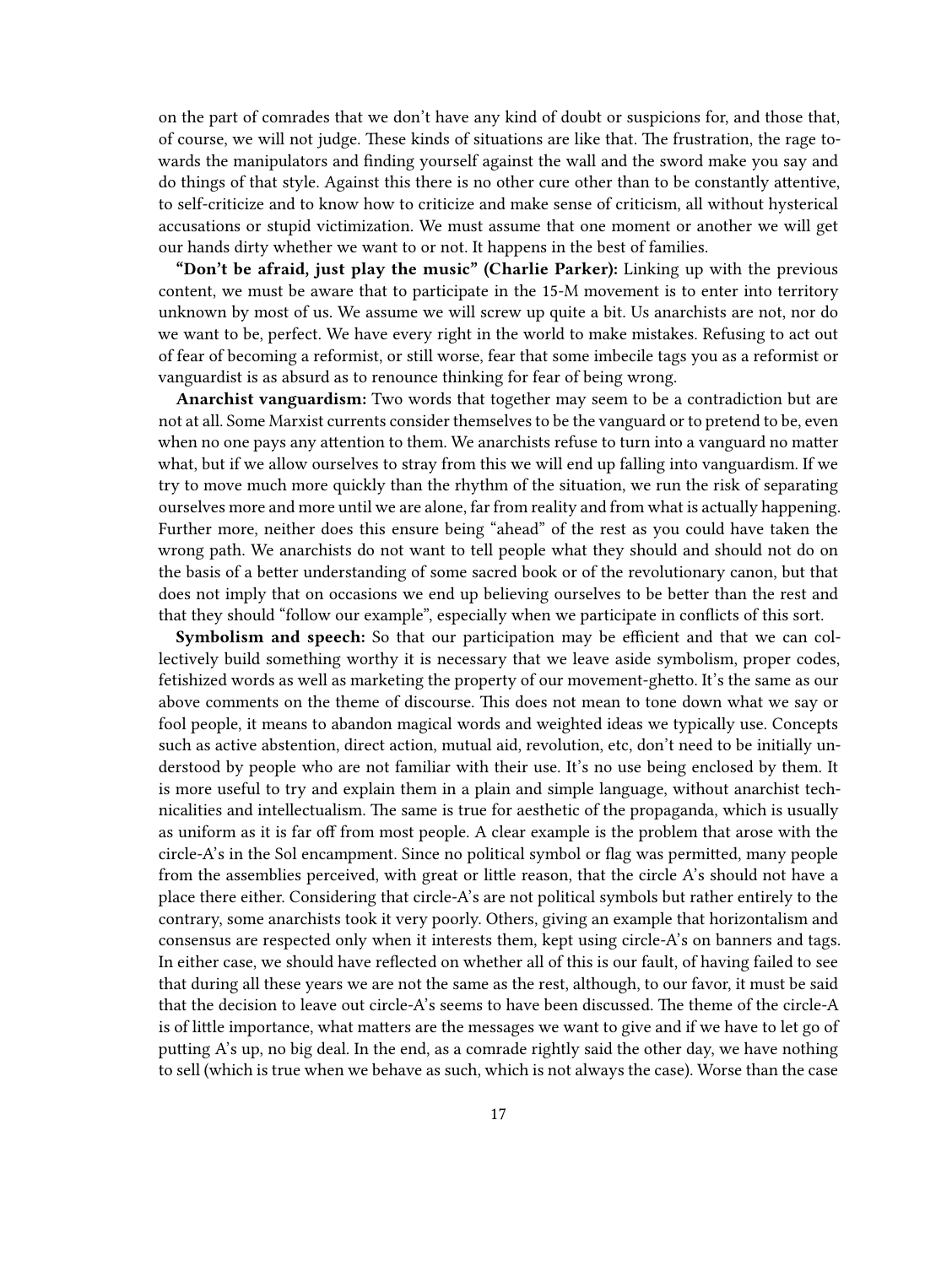of the circle-A's, which as much as it can hurt is still understandable, is that of feminism which is finding certain opposition as much in the camps as on Twitter, with ugly gestures and well out of line comments.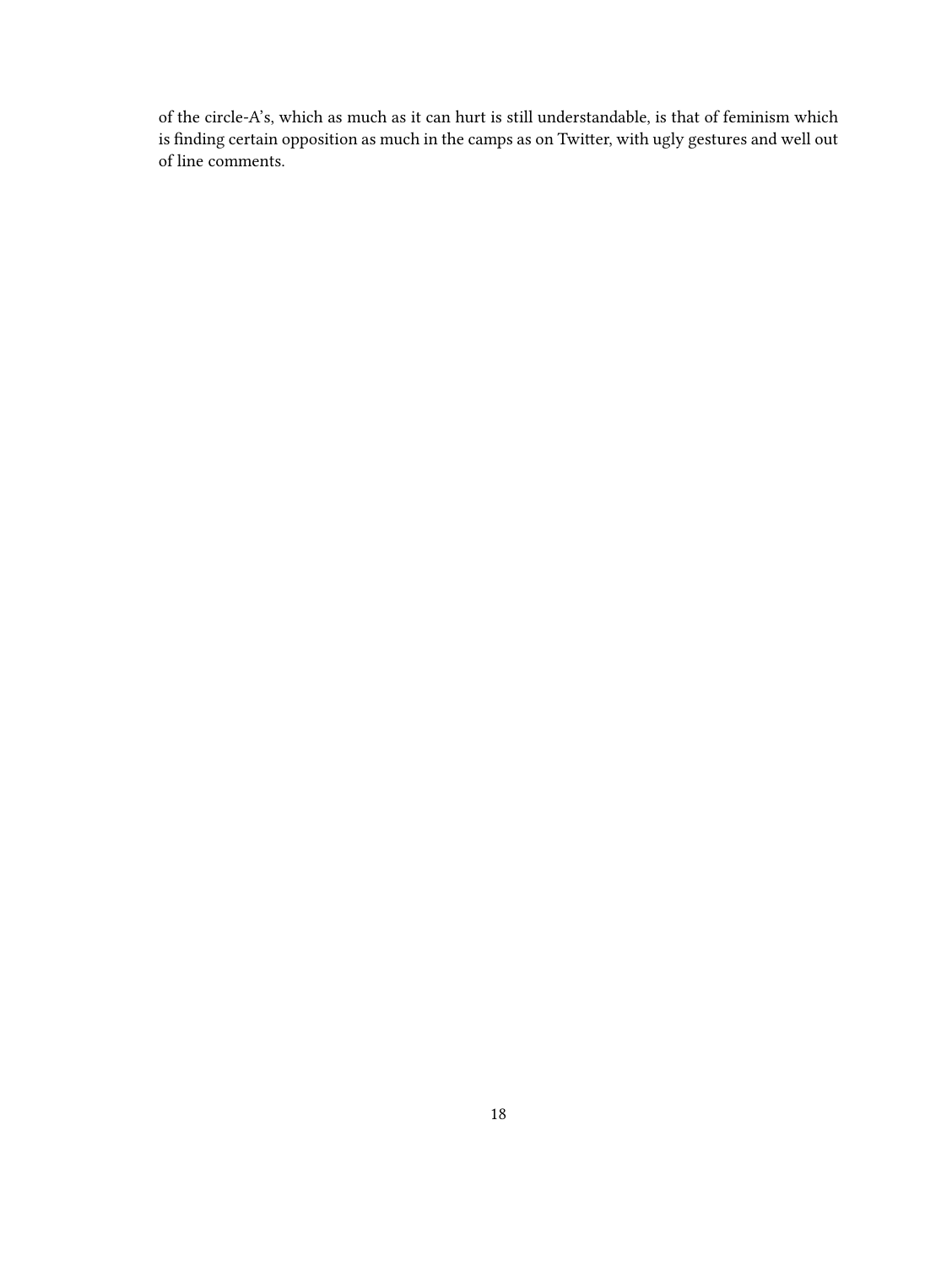### <span id="page-18-0"></span>**7. The end, at last.**

We finish up, finally, going through one last reflection. The 15-M movement had a beginning and will have an end. Being realistic and keeping in mind how few us anarchists and our experiences are, it's rather improbable that our participation will be the real component that determines the development of the movement and its end. Still, we have a margin and the capacity to participate in and provide for the movement, so that it is not limited to a one of civic reform or a small piece of whatever issue. This proposal falls in line with that extraction, the one of trying to go a bit beyond. We do not have much hope that the 15-M movement will radically change the nature of actual society, nor could it even if it wanted to, and everything seems to indicate that it does not. Even if it attains its objectives, everything will translate into a reform of the democratic system or a temporary strengthening of the welfare state. Still though, this is no excuse to stay at home. We believe we must be there and participate, because if we do moderately well, it can be beneficial for anticapitalism and anarchism in the mid to long term.

In the first place we think that the democratic system and capital are what they are, and that every party, in the end, is the same. If the 15-M movement prospers and is able to reform the democratic system, ending with 'bipartisanship' or one party rule; with time, the smaller parties will end up showing their true cards because the democratic system and capital are like that.

In the second place, there is a positive aspect to all of this, whatever happens. A month ago, the general sentiment was "What a bunch of bullshit this is, but what can we do? Can't do a thing, etc". Today there are many people that believe they can change electoral law, that its lawful to jump over what the Electoral Board says when it is unjust, etc. It starts somewhere. If the 15-M movement continues and gains things via mobilizations and assemblies, and this process more or less works, independent of the result, it's an asset to exploit. In this country, nothing has been won for a long time: entering into NATO, nothing, prestige, nothing, the Iraq War, nothing, struggles in the universities, nothing… In fact, the only change people assumed as their own was when the PSOE won over the PP in 11-M, and they did it by voting!<sup>1</sup> It reinforced the illusions of democracy.

In the third place, the 15-M movement has managed to get people out on the streets to speak collectively and publically about politics, of some of the social and political problems that surround them. This is something that has not been seen for a long time. Most of the conversations are in tune with questions of reform, of minimal changes, but as we said before, it starts somewhere. In some way it has breached in the logic of "don't get involved in politics", disillusionment and "you can't do a thing", the three little gifts that Franco, the transition and democracy gave us. What cannot happen is that we criticize people for not leaving their homes, and when they do, we criticize them for not demanding social revolution. That makes no sense.

 $1$  On March 11 2004 a terrorist attack occurred in the Madrid metro shortly before elections. The right-wing governing Popular Party initially blamed Basque separatists but as it became clear that the attack was the responsibility of Islamists, many Spaniards linked this to the PP's role in bringing Spain into the Iraq War. Massive demonstrations against the PP resulted and three days later the Socialist Party [PSOE] won at the polls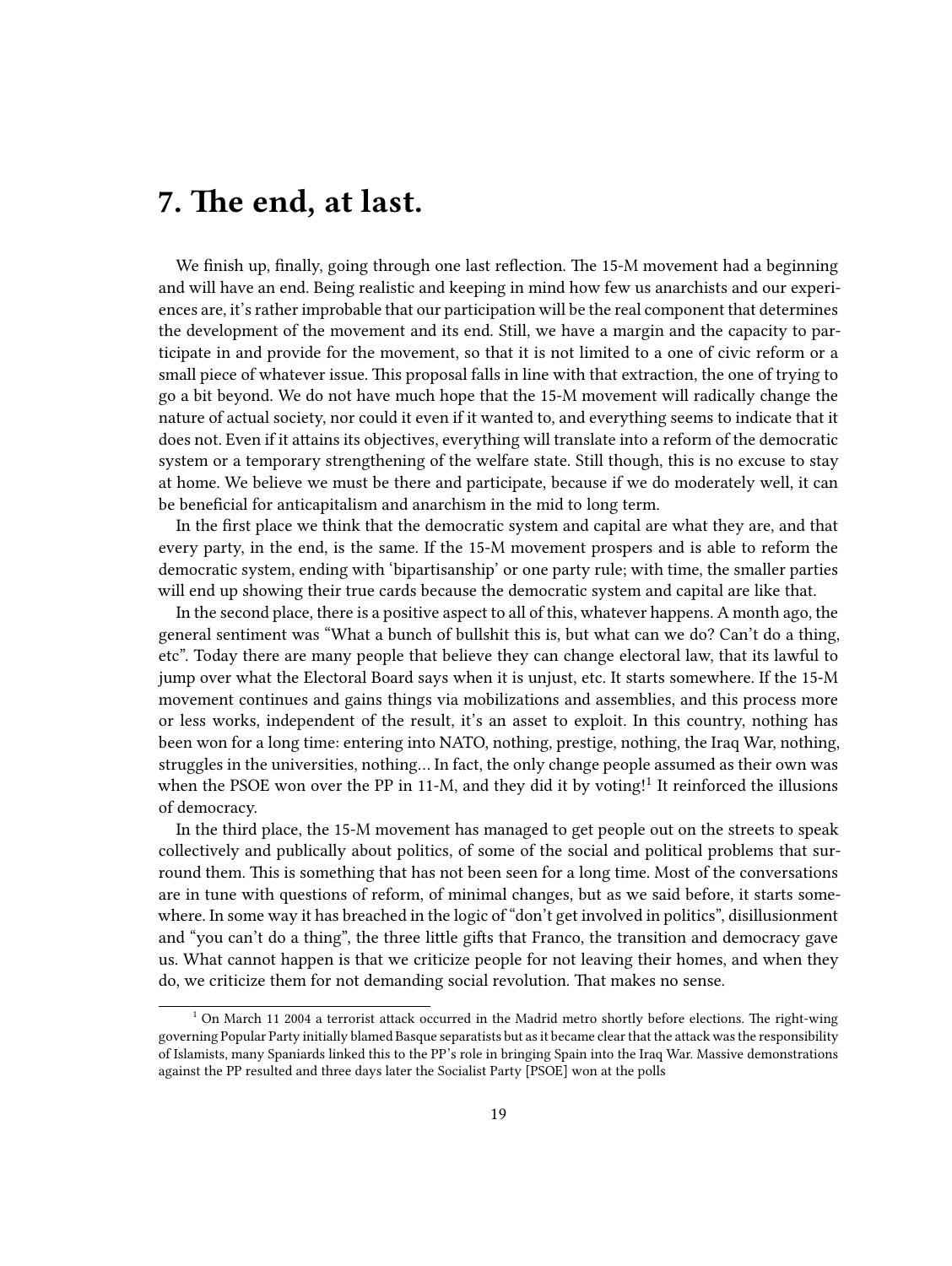If things are attained during the struggle in the streets, we think that when this is all over, perhaps it will be easier to convince people that assemblies in the workplace can happen, that heading out into the streets to protest serves a purpose, that you can win a strike or do away with a city ordinance: by means of solidarity, direct action, etc. Of course, if what is won is attained exclusively by political maneuvers, voting, referendums, etc (something rather improbable if there is no pressure from the street) the only thing to come out empowered is the democratic system. That is where the questions exists, and that is where we anarchists must be.

We will see how all of this ends, but the anarchist movement will emerge empowered if its practices, its forms of facing reality and some of its points of view are extended and take root in the collective ideology. The anarchist movement will also be stronger if our participation in the 15-M movement translates into, via criticism, self-criticism and public analysis, new collective experiences. It is unlikely that our objectives in the long term will grow significantly on a social level thanks to 15-M, though independently we may convince certain people in the process. This struggle travels other paths such as the constant effort to open spaces, edit materials, analyze, to do workshops and talks, etc, that we in no case should abandon just to be part of 15-M.